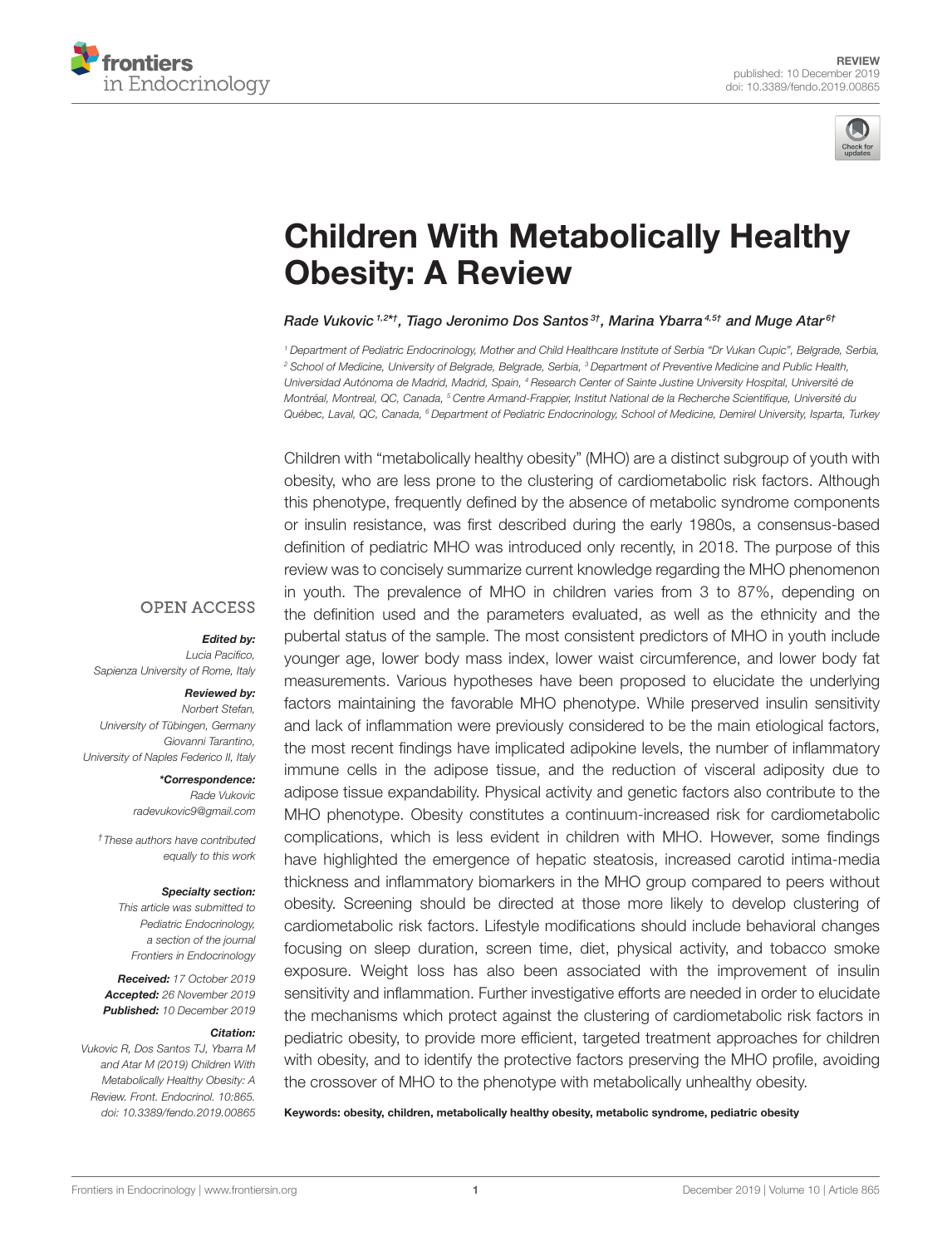# INTRODUCTION

The global epidemic of childhood obesity, with the accompanying rise in the prevalence of endocrine, metabolic, and cardiovascular comorbidities in youth, represents one of the most important public health issues of the modern world [\(1–](#page-6-0)[4\)](#page-6-1). The earlier occurrence and increase in the prevalence of both pediatric obesity and metabolic syndrome (MS) leads to a potential decline in life expectancy, meaning that the youth of today could be the first generation to live shorter lives than their parents [\(2,](#page-6-2) [4–](#page-6-1)[6\)](#page-6-3).

In the context of the childhood obesity pandemic, a distinct subgroup of youth with obesity less prone to the development of metabolic disturbances, called "metabolically healthy obese" (MHO), has come into focus [\(7,](#page-6-4) [8\)](#page-6-5). Despite having obesity, individuals with MHO display a "favorable" metabolic profile, with preserved insulin sensitivity, normal blood pressure and glucose regulation, normal lipids and liver enzymes, as well as a normal hormonal, inflammation, and immune profile [\(9–](#page-6-6)[13\)](#page-6-7). First described and investigated in the population of adults with obesity, the MHO phenomenon has also been extensively studied and confirmed in young people with obesity [\(4,](#page-6-1) [7,](#page-6-4) [13\)](#page-6-7).

Although MHO status might not necessarily translate into lower mortality, and can crossover to "metabolically unhealthy obese" (MUO) phenotype during puberty, defining the MHO subpopulation within the youth with obesity is of high importance in order to elucidate the mechanisms protecting against the clustering of cardiometabolic risk factors, and for its clinical, preventive, and therapeutic decision-making implications [\(4,](#page-6-1) [7,](#page-6-4) [13–](#page-6-7)[17\)](#page-6-8). For example, the clear distinction between youth with MHO and MUO could prove useful in providing more efficient and targeted treatment approaches for both of these groups of children with obesity [\(4,](#page-6-1) [13,](#page-6-7) [18\)](#page-6-9). The purpose of this review was to provide a concise summary of the current knowledge regarding MHO phenomenon in childhood and adolescence, including definition, prevalence, predictors, underlying mechanisms, treatment, outcomes, and implications for future research and clinical practice.

### MHO IN CHILDHOOD: CRITERIA AND DEFINITIONS USED

Although MHO phenotype was first described during the early 1980s, and is frequently defined (on the basis of known metabolic abnormalities associated with obesity) by the absence of MS components and/or preserved insulin sensitivity, a consensusbased definition of pediatric MHO was introduced only recently, in 2018 [\(4,](#page-6-1) [7,](#page-6-4) [13,](#page-6-7) [19,](#page-6-10) [20\)](#page-6-11). Consequently, all the knowledge gained from the previous research is limited by the variety of definitions and criteria used for defining MHO. Despite the differences in the definitions used to identify MHO children, all available data undeniably confirms that a significant proportion of the youth with obesity displays a "favorable" metabolic phenotype [**[Figure 1](#page-2-0)**; [\(4,](#page-6-1) [18\)](#page-6-9)].

Until now, within the population of youth with obesity, children with MHO have been identified based either on the absence of MS components, preserved insulin sensitivity, or by various combinations of these criteria [\(8,](#page-6-5) [14,](#page-6-12) [16,](#page-6-13) [18,](#page-6-9) [21–](#page-6-14)[24\)](#page-7-0). Definitions have varied widely amongst different studies, even when defining obesity (or overweight) as sine qua non for youth with MHO. The cutoff values for obesity have differed amongst studies from the 85th to 97th percentile of body mass index (BMI) according to the Centers for Disease Control and Prevention (CDC) growth charts, while other researchers have used the World Health Organization (WHO) criteria, waist circumference (WC) or waist-to-height-ratio [\(4,](#page-6-1) [13\)](#page-6-7). The definitions of the MHO phenotype in youth with obesity used in previous studies were most commonly based on: (a) absence of cardiometabolic risk factors [\(16,](#page-6-13) [25](#page-7-1)[–27\)](#page-7-2), (b) presence of  $\leq$ 1 cardiometabolic risk factor [\(24,](#page-7-0) [27,](#page-7-2) [28\)](#page-7-3), (c) presence of ≤2 cardiometabolic risk factors [\(29\)](#page-7-4), (d) other criteria such as preserved insulin sensitivity or a combination of the above criteria [\(14,](#page-6-12) [30,](#page-7-5) [31\)](#page-7-6). In all these studies, there has been great variation in the parameters considered as cardiometabolic risk factors [including high density lipoprotein (HDL), triglycerides, total cholesterol, low density lipoprotein (LDL), fasting plasma glucose, hemoglobin A1c (HbA1c), fasting plasma insulin, various indices of insulin sensitivity, etc.], with even more variation in the cutoff values defined using either absolute or percentile values, further contributing to the heterogeneity of the MHO definition [\(13\)](#page-6-7). Furthermore, in addition to MS components or insulin sensitivity, it has been observed in several studies that individuals with MHO display other favorable phenotypic characteristics, such as the absence of hepatic steatosis, lower levels of liver enzymes, interleukin 6 and C-reactive protein compared with the rest of the population with obesity [\(22,](#page-7-7) [32–](#page-7-8)[36\)](#page-7-9).

Finally, in 2018, Damanhoury et al. proposed the first international consensus-based definition of MHO [**[Table 1](#page-2-1)**; [\(13\)](#page-6-7)]. The consensus was achieved to define obesity based on the BMI standard deviation score (BMI-SDS)  $> +2$  SD using the WHO growth charts [\(13,](#page-6-7) [37\)](#page-7-10). In respect of the definition, consensus was achieved that only children with obesity fulfilling all of the cardiometabolic criteria shown in **[Table 1](#page-2-1)** should be classified as with MHO [\(13\)](#page-6-7). For the measure of glycemia criterion, no consensus was achieved, although the fasting plasma glucose with cutoff of  $\leq$ 100 mg/dl ( $\leq$ 5.6 mmol/l), was the criterion for euglycemia most commonly used in previous studies of MHO in children [\(13\)](#page-6-7). Hopefully, this definition could become a first step to standardization of the MHO phenotype in youth.

One of the advantages of using the consensus-based definition proposed by Damanhoury et al. is the fact that most of the cutoff values are based on cutoffs provided by the International Diabetes Federation (IDF) definition of MS in youth, and are therefore widely used and known by clinicians and researchers dealing with pediatric obesity. The use of IDF MS cutoff values should facilitate comparison with future studies, and these fasting measures have also been shown to be reliable and valid for use in the population of youth with obesity [\(2,](#page-6-2) [13,](#page-6-7) [31\)](#page-7-6). More importantly, this consensus-based definition is simple to use in the clinical setting, and is based on a Delphi process generated consensus of an international panel of 46 experts. This makes it more likely to be accepted by the majority of researchers in the field, which is probably the most important aspect in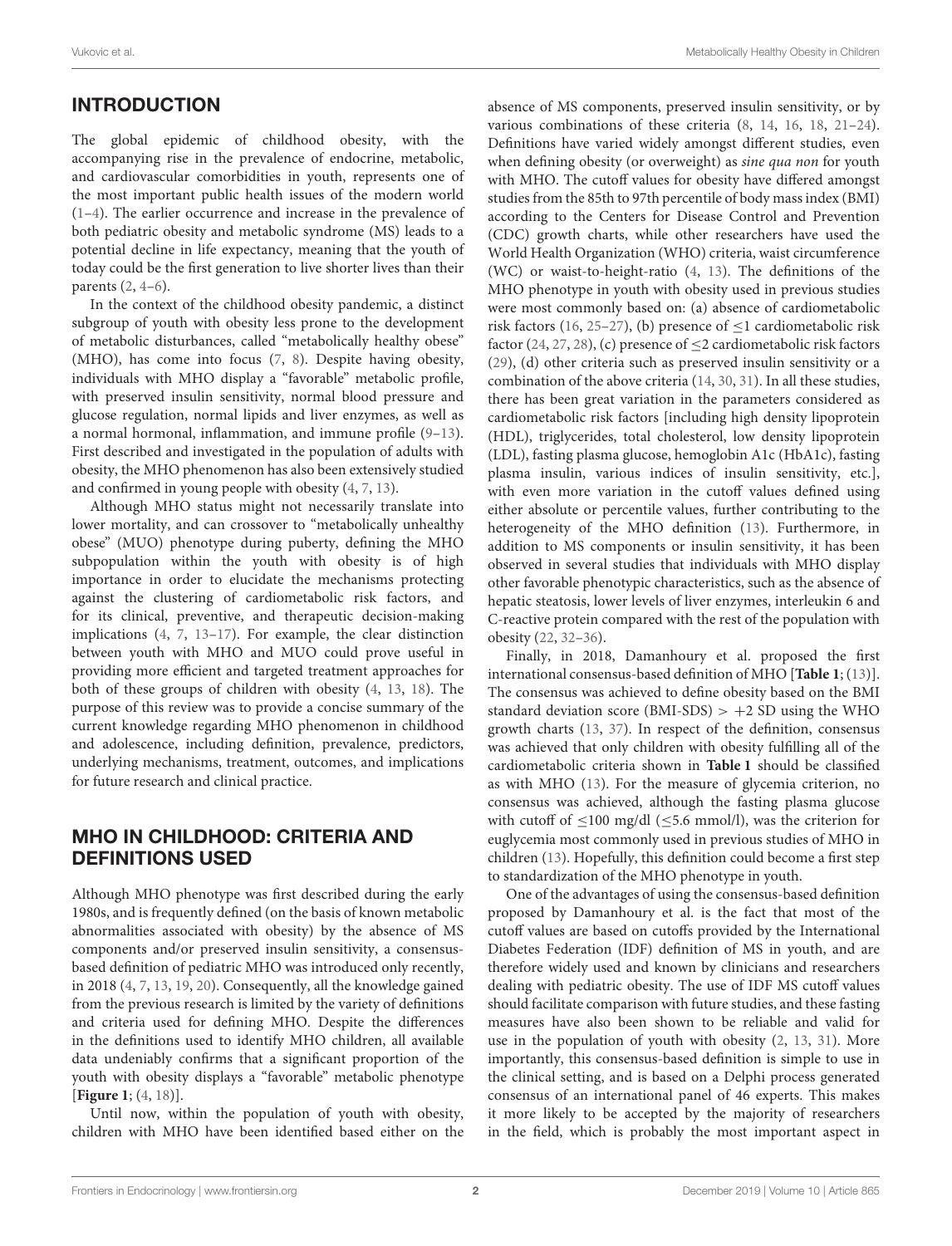

<span id="page-2-1"></span><span id="page-2-0"></span>TABLE 1 | Consensus-based definition of MHO in children [\(13\)](#page-6-7).

| Only children with all of the following criteria fulfilled are classified<br>as MHO |                                                                                                  |
|-------------------------------------------------------------------------------------|--------------------------------------------------------------------------------------------------|
| <b>BMI-SDS</b>                                                                      | $> +2$ SD (using the WHO growth charts)                                                          |
| <b>HDL</b>                                                                          | $>40$ mg/dl ( $>1.03$ mmol/l)                                                                    |
| <b>Triglycerides</b>                                                                | $<$ 150 mg/dl $(<$ 1.7 mmol/l)                                                                   |
| Blood pressure<br>(systolic and diastolic)                                          | <90th percentile                                                                                 |
| A measure of glycemia                                                               | Fasting plasma glucose <100 mg/dl (<5.6 mmol/l)<br>(the most commonly used euglycemia criterion) |

MHO, metabolically healthy obesity; BMI-SDS, body mass index standard deviation score; HDL, high density lipoprotein.

order to avoid further diversification in defining the MHO youth [\(13\)](#page-6-7).

It should be noted, that the consensus-based MHO definition lacks important indicators of "metabolic health," such as indicators of hepatic steatosis, immune, and inflammation markers. In addition, insulin resistance, a component considered to have a central role in the development of the obesity related cardiometabolic risk factors, is not included in this definition [\(2,](#page-6-2) [13\)](#page-6-7). These shortcomings of the consensus definition should not be overlooked, although it would not be reasonable to expect availability of all these parameters in every future study of youth with MHO. One possible solution would be to use the consensus definition in all future studies of MHO in children as a starting point for a universal MHO definition. This approach would maximize the comparability of prevalence rates and

clinical findings between studies, with the possibility of adding additional markers of "metabolic health" when feasible, while also presenting the findings based solely on the consensus definition of MHO.

The ideal definition of MHO should include (in addition to the MS components) the degree of visceral adiposity, insulin sensitivity, markers of hepatic steatosis, inflammatory, and immune parameters, although as yet, no consensus has been reached on the use of these parameters (or their cutoff values) in defining MHO [\(4\)](#page-6-1). Thus, the inclusion of these parameters in the MHO definition at the present time would only aggravate the diversification in defining the MHO phenotype in children, leading both to difficulties in comparison of MHO prevalence rates, and to different findings between studies [\(31\)](#page-7-6).

# PREVALENCE AND PREDICTORS OF MHO IN CHILDHOOD

The estimated prevalence of children with MHO has differed significantly in previous studies, in large part due to the various definitions used. As already stated, until 2018 there was no consensus regarding the definition of MHO in pediatrics and the criteria used for defining both the obesity and MHO/MUO status varied widely. Moreover, the groups studied were significantly distinct from one another (regarding gender, age, ethnicity, degree of obesity, etc.). Bearing all this in mind, the overall estimated prevalence of metabolically healthy phenotype in children of all weight status varied from 7 to 21%, whereas the prevalence of MHO among overweight and obese children varied from 3 to 87% [\(15,](#page-6-15) [16,](#page-6-13) [18,](#page-6-9) [21,](#page-6-14) [22,](#page-7-7) [25,](#page-7-1) [27,](#page-7-2) [28,](#page-7-3) [31,](#page-7-6) [38–](#page-7-11)[56\)](#page-7-12).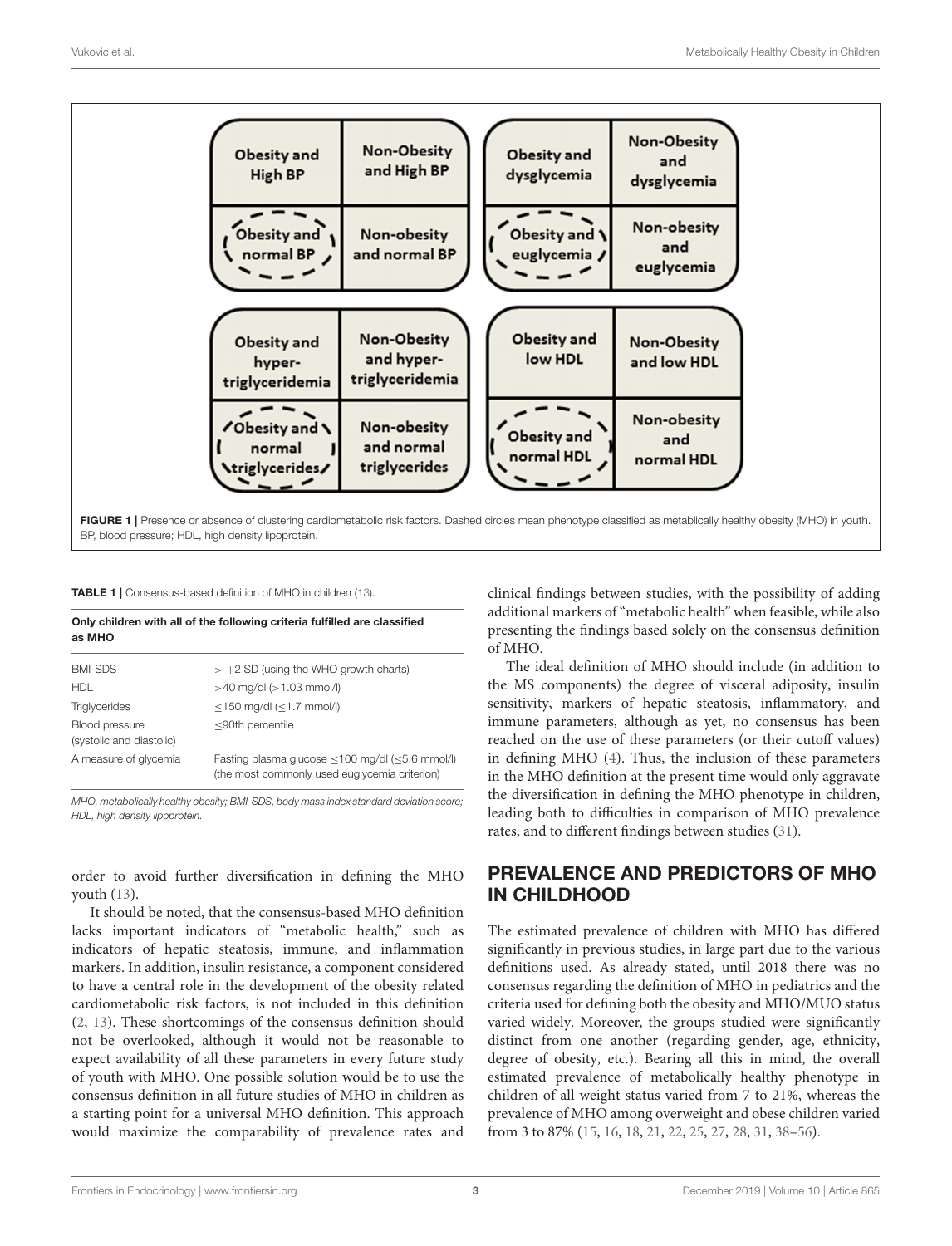Even though the protecting factors keeping the children with MHO on the healthy side of the metabolic phenotype, despite the increase in adiposity, have not yet been fully elucidated, many authors have tried to identify the predictors of MHO status. The adiposity rebound, the early increase in BMI-SDS occurring in some children between the ages of 3 and 7 years, is known to be a significant risk factor for later obesity [\(57\)](#page-8-0). A recent study assessing the prevalence of MHO among 31-year old adults from the Northern Finland Birth Cohort 1966 found that at the age of adiposity rebound, females with MHO were five and a half months younger and males with MHO were 4 months older, compared to the MUO group. Study findings demonstrated that the time of adiposity rebound might also have a role in defining the future cardiometabolic risk status in adulthood [\(58\)](#page-8-1).

Pubertal status also plays a significant role in the development of both MHO and MUO phenotypes in youth with obesity. Puberty is a period of dynamic physiological changes, including a well-described physiological decrease in insulin sensitivity [\(59\)](#page-8-2). A longitudinal study conducted with 2017 children with obesity over the course of 1 year showed that entering puberty doubled the risk for switching from MHO to the MUO phenotype, whereas changing from the mid to late pubertal stage nearly tripled the likelihood for crossing over from MUO to MHO, according to the results of multiple logistic regression analyses adjusted for age, sex, and changes of BMI-SDS [\(15\)](#page-6-15). These findings highlight the importance of distinguishing physiological and pathological aspects of puberty within the MHO/MUO phenotypes in youth. Other studies have demonstrated that being in the earlier stages of pubertal development was a predictor for being metabolically healthy [\(15,](#page-6-15) [16\)](#page-6-13). Diet and lifestyle habits may also contribute significantly to the MHO profile during puberty. A Canadian longitudinal study of 48 participants with MHO, who were followed up for 2 years as they entered puberty, showed that every additional daily portion of fruit and vegetables decreased the risk of converting to metabolically unhealthy obesity by 39% [\(60\)](#page-8-3). The same study showed that more hours of screen time, and diet low in protein and high in saturated fat and sugar-sweetened beverages, were associated with the development of the MUO profile [\(60\)](#page-8-3).

In an attempt to address the predictors of the MHO phenotype in youth, a recent large-scale, cross-sectional Chinese study of 7,926 children and adolescents aged 7–16 years in all weight ranges found that those with the metabolically healthy obesity phenotype were younger, and had lower BMI-SDS, WC, and body fat measurements [\(38\)](#page-7-11). Another study conducted in Saudi Arabia with more than a thousand children with obesity also found that a younger age, lower BMI-SDS, and WC measurements, and female gender were predictors of MHO in children [\(41\)](#page-7-13). A recent study conducted in Germany of a cohort of 246 children aged 7–18 years with overweight and obesity demonstrated that children with MHO were younger, had lower BMI-SDS and lower WC measurements, and lower plasma levels of uric acid and C-peptide, but were more likely to be male [\(42\)](#page-7-14).

Among children and adolescents with overweight and obesity, the most consistent predictors for being metabolically healthy, as described in the previous studies were lower WC measurements [\(16,](#page-6-13) [18,](#page-6-9) [21,](#page-6-14) [22,](#page-7-7) [25,](#page-7-1) [28,](#page-7-3) [38,](#page-7-11) [41,](#page-7-13) [48,](#page-7-15) [49,](#page-7-16) [51,](#page-7-17) [55,](#page-7-18) [61,](#page-8-4) [62\)](#page-8-5), lower BMI-SDS [\(22,](#page-7-7) [25,](#page-7-1) [38,](#page-7-11) [41,](#page-7-13) [42,](#page-7-14) [44,](#page-7-19) [48](#page-7-15)[–50,](#page-7-20) [63\)](#page-8-6), younger age [\(15,](#page-6-15) [16,](#page-6-13) [25,](#page-7-1) [38,](#page-7-11) [41,](#page-7-13) [42,](#page-7-14) [48,](#page-7-15) [50\)](#page-7-20), and lower body fat measurements [\(21,](#page-6-14) [23,](#page-7-21) [25,](#page-7-1) [38,](#page-7-11) [44,](#page-7-19) [61–](#page-8-4)[63\)](#page-8-6). Nevertheless, the findings of several studies have also implicated additional potential predictors of MHO. Dietary patterns such as higher fruit and vegetable intake [\(60,](#page-8-3) [63\)](#page-8-6), less protein intake [\(49\)](#page-7-16), lower junk food consumption [\(50\)](#page-7-20), lower fat intake [\(18\)](#page-6-9), and lower frequency of soft drinks consumption [\(51\)](#page-7-17) were associated with MHO phenotype. Likewise, lifestyle habits (e.g., less sedentary time) [\(27,](#page-7-2) [50,](#page-7-20) [64\)](#page-8-7), higher levels of moderate and moderate-to-vigorous physical activity [\(18,](#page-6-9) [27,](#page-7-2) [49\)](#page-7-16), and walking to school were also associated with a favorable metabolic profile [\(51\)](#page-7-17). Sleep indicators have also been investigated and according to a study by Nasreddine et al., the weekly frequency of daytime napping was associated with the MHO profile [\(41\)](#page-7-13). A South Korean study found that very short sleep duration  $\left($  <5 h) when compared to a group with normal sleep duration (8–10 h), increased the risk of being metabolically unhealthy, independently of weight status [\(46\)](#page-7-22).

Socio-economic features, such as having parents with a better socioeconomic status [\(51,](#page-7-17) [63\)](#page-8-6) were found to be protective, in addition to higher birth weight [\(51\)](#page-7-17), having generalized rather than central or combined obesity [\(65\)](#page-8-8), lower waist-to-height ratio [\(25\)](#page-7-1) and having a higher appendicular skeletal muscle mass in boys [\(66\)](#page-8-9). The absence of Acanthosis nigricans [\(44,](#page-7-19) [48,](#page-7-15) [51\)](#page-7-17) and laboratory markers of lower insulin resistance [\(16,](#page-6-13) [21,](#page-6-14) [28,](#page-7-3) [31,](#page-7-6) [44,](#page-7-19) [48,](#page-7-15) [61\)](#page-8-4) as well as a lower degree of hepatic steatosis [\(22,](#page-7-7) [62\)](#page-8-5) have also been investigated and shown to be predictors of MHO phenotype. In respect of other serum markers, decreased serum levels of ferritin and hemoglobin [\(67\)](#page-8-10), osteonectin, retinol binding protein 4 (RBP-4), and leptin/adiponectin ratio [\(21,](#page-6-14) [26,](#page-7-23) [40\)](#page-7-24) have been associated with the MHO phenotype.

# MECHANISMS OF DEVELOPMENT OF METABOLIC DISTURBANCES IN PEDIATRIC OBESITY

Various hypotheses have been proposed to elucidate the underlying factors leading to the development of metabolic disturbances in pediatric obesity, and the mechanisms preserving the favorable MHO profile. The development of insulin resistance has been suggested as one of the main underlying etiological factors leading to metabolic disturbances in obesity [\(68,](#page-8-11) [69\)](#page-8-12). Insulin affects the metabolic function of many organs including muscle tissue, adipose tissue, and the intestine, with a consequent multitude of metabolic disturbances arising with the development of insulin resistance [\(68\)](#page-8-11). One of the most significant consequences of obesity is the development of impaired glucose tolerance (IGT) and type 2 diabetes (T2D). The transition from IGT to T2D in adults is estimated to occur within 5–10 years, although this process may be accelerated in some individuals [\(70,](#page-8-13) [71\)](#page-8-14). Weiss et al. showed that weight gain in children was closely associated with deterioration of glucose regulation assessed using the oral glucose tolerance test (OGTT). They also found that an increased amount of adipose tissue, even if the BMI remained constant due to increase in height, was associated with a decrease in insulin sensitivity and progression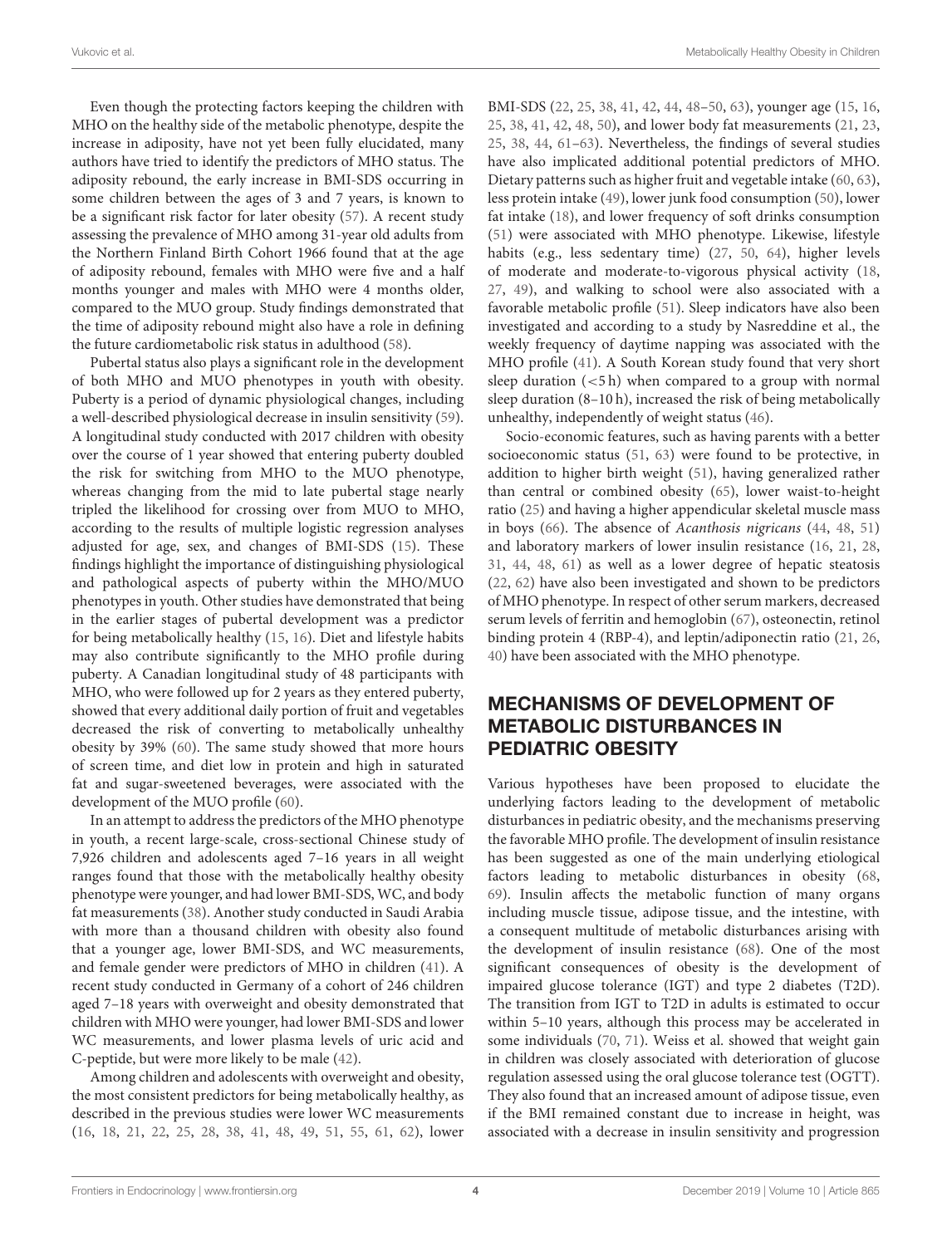to IGT from previously normal glucose regulation during OGTT [\(72\)](#page-8-15). Findings from several studies have also confirmed that some children with obesity, and their relatives, display a low insulin secretion capacity to maintain euglycemia in insulinresistant states [\(73](#page-8-16)[–77\)](#page-8-17). Therefore, a hereditary β-cell capacity to overcome significant insulin resistance may be considered as one of the potential mechanisms underlying completely normal glucose regulation in children with MHO.

Adipose tissue inflammation is considered to be one of the main factors underlying the development of insulin resistance in obesity [\(78](#page-8-18)[–80\)](#page-8-19). It is well-known that adipose tissue is a highly active endocrine and metabolic organ, sensing energy requirements, and secreting hormones (adipokines) and cytokines (anti-inflammatory and pro-inflammatory cytokines) [\(81\)](#page-8-20). The balance between pro-inflammation and anti-inflammation shifts to the direction of inflammation due to an increase in the amount of adipose tissue accumulated in the adipocytes, although the exact mechanisms triggering inflammation are still being investigated [\(82\)](#page-8-21). Increased concentrations of free fatty acids in adipocytes could activate endoplasmic reticulum and homeostatic stress and inflammation via the pro-inflammatory cytokines c-Jun N-terminal kinase (JNK) and nuclear factor-kappa B (NF $\kappa$ B) [\(81\)](#page-8-20). Activation of these cytokines promotes monocyte chemoattractant protein-1 (MCP-1) response which leads to the migration of monocytes to the adipocyte tissue. MCP-1 is a key factor for monocyte migration to adipocytes, further cytokine release and the eventual development of atherosclerosis [\(83\)](#page-8-22). Activation of the inflammatory cascade leads to the activation of serine kinases and the release of other molecules, such as galectin-3 and leukotriene B4 (LTB4), which directly decrease insulin sensitivity, thus resulting in insulin resistance [\(84,](#page-8-23) [85\)](#page-8-24). There is also evidence suggesting that inflammation in obesity could be triggered by higher circulating levels of lipopolysaccharides (LPS), which are produced by gram negative bacteria in the intestine, in individuals with obesity. In obesity, increased intestinal permeability leads to the increased entry of LPS into the systemic circulation. These LPS are believed to trigger the inflammation process via activation of Toll-like receptor 4 (TLR4) [\(86\)](#page-8-25). Studies have also shown the importance of CD4, CD8, T-helper 1, and T-helper 2 cells in the development of inflammation in obesity, with alterations in numbers of these immune cells influencing the inflammation status in both humans and mice [\(87–](#page-8-26)[89\)](#page-8-27).

The distribution of adipose tissue has a critical role in the metabolic health status. The lipids in the human body are stored mainly in the subcutaneous adipose tissue compartment. There is evidence that increased ratio of the abdominal subcutaneous adipose tissue to total body fat mass is associated with the metabolically unhealthy phenotype, while the increase in the gluteofemoral subcutaneous adipose tissue seems to be positively associated with MHO [\(90,](#page-8-28) [91\)](#page-8-29). Additionally, when the storage capacity in the subcutaneous adipose tissue is exceeded, lipids are stored in the form of ectopic depositions in non-adipose tissue, such as muscle and liver, separate from the adipose tissue compartment. Several studies have shown that ectopic adipose tissue depositions in the liver, i.e., fatty liver, is significantly stronger predictor of MUO phenotype compared to the other ectopic fat deposition locations, which supports the important role of non-alcoholic fatty liver disease (NAFLD) in the development of the metabolically unhealthy phenotype [\(36,](#page-7-9) [92–](#page-8-30) [96\)](#page-9-0). However, in the obesity spectrum, there are individuals able to expand their subcutaneous adipose tissue without increasing the visceral fat content, which leads to preserved insulin sensitivity and the MHO phenotype [\(12\)](#page-6-16).

Adipokines synthesized in adipocytes from different adipose tissues (e.g., adiponectin and leptin), may contribute to the metabolically healthy or unhealthy status [\(36,](#page-7-9) [97](#page-9-1)[–99\)](#page-9-2). Higher adiponectin levels have a protective influence and are associated with preserved insulin sensitivity in adolescents [\(40,](#page-7-24) [100\)](#page-9-3). Several studies have shown an association of single nucleotide polymorphisms (SNPs) in the adiponectin gene with the development of T2D [\(101\)](#page-9-4). Weight loss interventions and female gender have also been found to be related with high adipokine levels [\(102–](#page-9-5)[104\)](#page-9-6). However, increased levels of other adipokines, such as leptin, omentin, vaspin, resistin, and retinol binding protein 4 (RBP4) are associated with the development of obesity-related metabolic disturbances [\(105,](#page-9-7) [106\)](#page-9-8). Adipokines synthesized from visceral fat, especially from intrahepatic adipose tissue, have been associated with the MUO phenotype [\(36,](#page-7-9) [97](#page-9-1)[–99\)](#page-9-2). Adipocyte hyperplasia and hypertrophy has also been associated with obesity-related metabolic disturbances [\(107\)](#page-9-9). As a result of the increased fat deposition in adipocytes, various hormones and cytokines are secreted, causing recruitment of pre-adipocytes and adipocyte remodeling [\(108\)](#page-9-10). Adipocyte remodeling occurs as a result of the harmonious interplay of many factors, with proliferator-activated receptor  $\gamma$  (PPAR $\gamma$ ) playing the most important role [\(109\)](#page-9-11). There is evidence that PPARγ could decrease the level of inflammation and insulin resistance, thus preventing metabolic deterioration [\(110\)](#page-9-12). Moreover, the adipocyte hypertrophy and increased lipolysis lead to the leakage of free fatty acids, with smaller adipocytes having a higher lipogenesis/lipolysis ratio, which contributes to insulin resistance [\(111\)](#page-9-13).

The liver plays a major role in both carbohydrate and lipid metabolism through several metabolic pathways, with the ectopic accumulation of lipids in the liver causing NAFLD and having the strongest effect on the metabolic profile [\(107,](#page-9-9) [112,](#page-9-14) [113\)](#page-9-15). Genome wide studies have identified genes linked to the hepatic fat accumulation, also known as NAFLD genes [\(114\)](#page-9-16). Similar to the adipose tissue, liver tissue also secretes inflammatory cells and cytokines (hepatokines) which contribute to the metabolically unfavorable profile in NAFLD [\(94,](#page-8-31) [115,](#page-9-17) [116\)](#page-9-18). NAFLD is associated with the accumulation of ceramides and diacylglycerols, leading to insulin resistance via insulin receptors and signaling pathways [\(117\)](#page-9-19). In the state of insulin resistance in NAFLD, insulin is unable to suppress the hepatic glucose production with the worsening of the glycemic control, and at the same time lipogenesis continues, further contributing to the atherogenic lipid profile in NAFLD with increased risk of cardiovascular complications [\(118](#page-9-20)[–121\)](#page-9-21).

Genetic factors also play a role in the development of MHO and MUO phenotypes in youth with obesity. Recently published genome wide association studies have shown the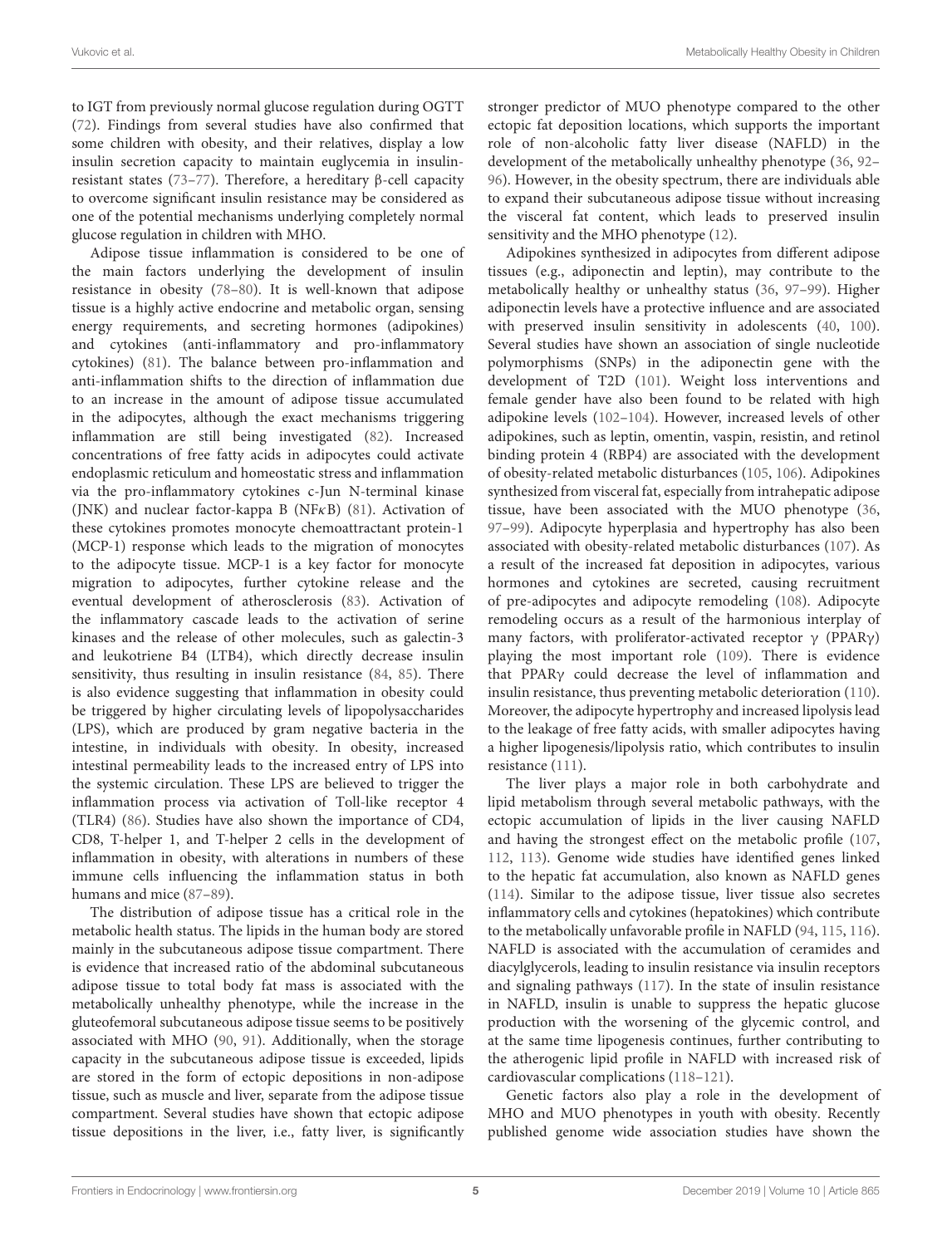relationship between some genetic loci and BMI [\(122,](#page-9-22) [123\)](#page-9-23), adipose tissue distribution (visceral or subcutaneous) [\(124\)](#page-9-24), and leptin levels [\(125\)](#page-9-25). The insulin receptor substrate 1 locus (IRS1) has been found to be associated with increased body adipose tissue content, but a decreased cardiometabolic risk, thus it is considered to be a gene associated with the MHO phenotype [\(126\)](#page-9-26). On the other hand, loci such as fat mass- and obesityassociated (FTO) and near sprouty homolog 2 (SPRY2) have been found to be associated with a higher cardiometabolic risk [\(126\)](#page-9-26). Similar to the IRS1 locus effects, other variants (COBLL1/GRB14) have also been found to be associated with MHO profile despite increased body fat percentage, possibly due to favorable fat distribution (subcutaneous vs. visceral), with other loci (PLA2G6, TOMM40) potentially associated with MHO phenotype being studied [\(126](#page-9-26)[–128\)](#page-9-27).

# TREATMENT AND OUTCOMES OF MHO IN **CHILDHOOD**

If not diagnosed early, prevented and treated, obesity in children and adolescents leads to the development of T2D, hypertension, dyslipidemia, atherosclerosis, and consequently a higher incidence of cardiovascular premature death in adulthood [\(6,](#page-6-3) [129\)](#page-9-28). Although this section aims to analyze screening and therapeutic strategies for youth with obesity in respect to their metabolically healthy/unhealthy status, it is important to be aware that obesity represents a continuum gradient of risk for cardiometabolic diseases, and that this young population may benefit from early prevention and treatment as long as it is a problem likely to persist in adulthood [\(13,](#page-6-7) [129\)](#page-9-28).

Although children with MHO are usually defined as being without traditional cardiometabolic risk factors within the MS definition, several studies have detected the presence of other features among this population, such as: hepatic steatosis, increased carotid intima-media thickness, and inflammatory biomarkers, as well as higher degree of visceral fat accumulation, higher birth weight, adipose cell size, and different gene expression-encoding markers in adipose tissue [\(4,](#page-6-1) [8,](#page-6-5) [130](#page-9-29)[–134\)](#page-9-30). The diverse characteristics found in children with MHO may indicate they pursue a different metabolic phenotype compared to their peers of normal weight [\(7,](#page-6-4) [18\)](#page-6-9). The data assessing NAFLD and its influence on the crossover from MHO to MUO, although with growing importance, are scarce in the pediatric age and yet inconclusive [\(4,](#page-6-1) [135,](#page-9-31) [136\)](#page-10-0). Therefore, it is important to identify the group of children and adolescents with MHO who would benefit the most from early detection and intervention [\(13\)](#page-6-7). Longitudinal studies have shown discrepancies in the results concerning the stability of the MHO/MUO status from childhood to the adulthood, depending largely on the length of assessment [\(15,](#page-6-15) [58\)](#page-8-1). Thus, it is possible that previous crosssectional studies and studies that did not take the pubertal stage into consideration have provided limited results [\(6\)](#page-6-3). On the other hand, findings from long term studies have indicated that MHO status is more stable in adulthood (i.e., children and adolescents are more likely to remain MHO if they reach adulthood as MHO) [\(30\)](#page-7-5). In the study by Li et al., these children with MHO did not have increased carotid-artery atherosclerosis compared with normal weight children, when assessed in adulthood [\(30\)](#page-7-5). However, they presented with increased frequency of other cardiometabolic risk factors in adulthood, such as higher blood pressure levels and insulin resistance. These results suggest that all youth with obesity, including children and adolescents with MHO, might benefit from the early detection of obesity and weight-loss intervention programs [\(30\)](#page-7-5).

The development or deterioration of cardiometabolic risk factors in children with MHO could potentially be prevented using specific measures such as low-intensity exercise. It is plausible that metabolic deterioration and crossover to MUO could be avoided in youth with MHO if a modest weight reduction is achieved or weight gain prevented [\(4\)](#page-6-1). Although only studied in adults with MUO, besides the amount of weight loss, fatty liver at baseline was found to predict the response of conversion from MUO to a metabolically healthy phenotype [\(136,](#page-10-0) [137\)](#page-10-1). Thus, by stratifying youth with obesity into groups at relatively lower and higher risk (MHO vs. MUO), the traditional one-size-fits-all treatment approach in managing obesity could be avoided. On the other hand, the continuum gradient of risk development for cardiometabolic diseases explains the importance of proper screening and an early start of treatment in both MHO and MUO children, although the metabolic profile of MHO individuals of pediatric age is almost indistinguishable from that of lean individuals [\(9\)](#page-6-6). There is a possibility that MHO children may require less frequent follow-up or less intensive treatment, or possibly a different treatment approach compared to their MUO peers. However, this precondition needs to be evaluated in future studies, and in the meantime MHO children should be treated as all children with obesity, with special attention paid to the possibility of a crossover to MUO during puberty.

The management of children with MHO should not differ from the management of any child with obesity and therefore should emphasize preventive strategies, such as the promotion of a healthy lifestyle, especially targeting those with early onset obesity or rapid weight gain [\(60\)](#page-8-3). In general, adults with obesity may respond differently to dietary and physical activity interventions for weight loss, and there is a hypothesis that MHO individuals may not metabolically benefit from these interventions [\(9\)](#page-6-6). However, there are no findings to date, supporting this hypothesis in the population of youth with MHO. It has also been observed that children and adolescents are more likely to preserve their MHO status the less sedentary they are and the more time they spend in moderate-to-vigorous physical activities [\(27\)](#page-7-2). Promoting a healthy diet should also be in the focus of preventive strategies. Although sometimes contradictory, several studies have shown that youth with MHO who ate fewer daily portions of fruits and vegetables, less meat, and had a higher intake of saturated fat were more likely to become MUO [\(18,](#page-6-9) [51,](#page-7-17) [60\)](#page-8-3).

More studies are required to clarify the effects of different therapeutic approaches for the MHO profile in childhood. Most of the current data available is derived from studies performed in adults, and results from longitudinal studies of youth with obesity (both MHO and MUO) will hopefully help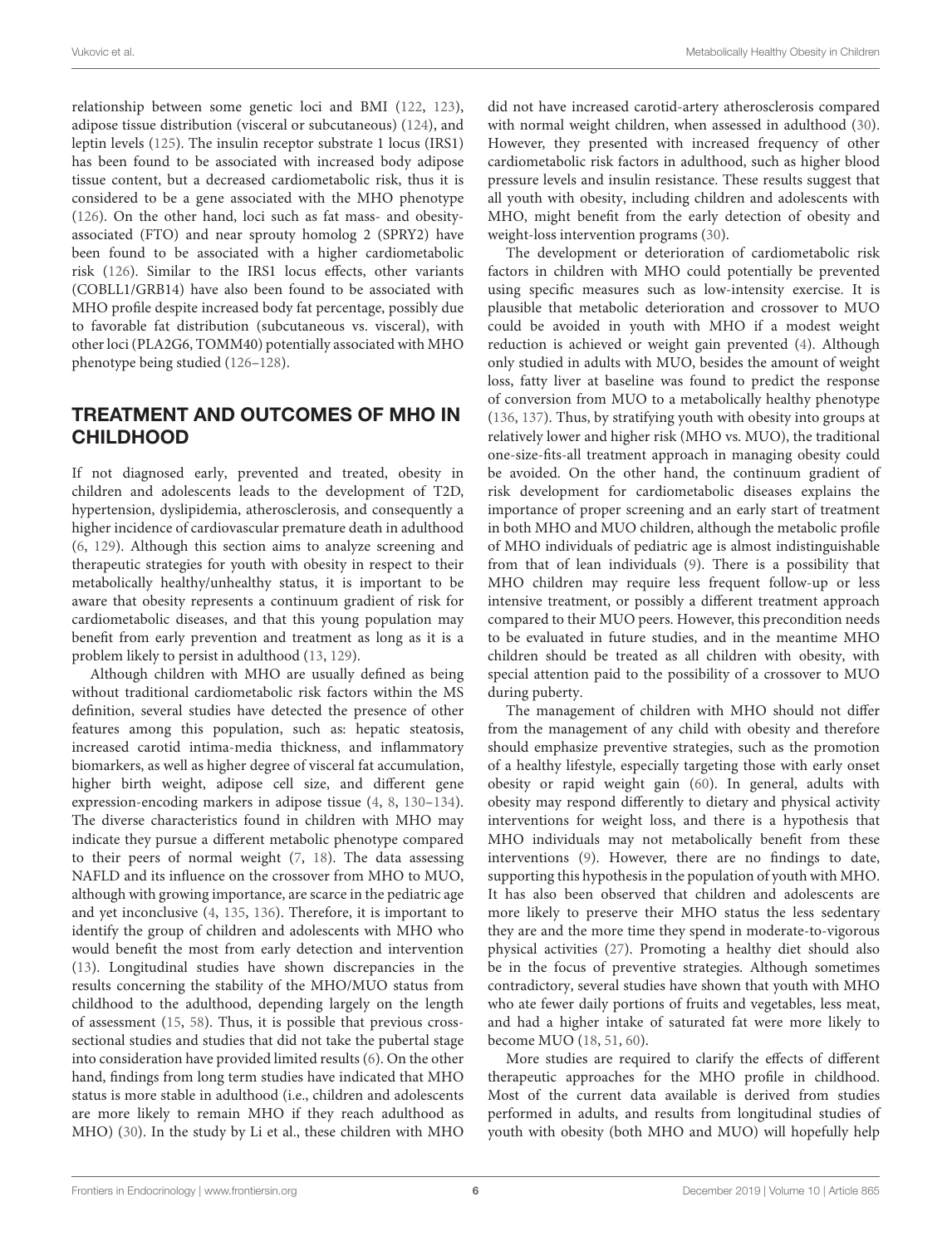to identify appropriate intervention strategies for children with obesity, according to their metabolic health status. Promising research linking MHO patients and additional cardiometabolic risk factors such as NAFLD, inflammatory biomarkers and carotid intima-media thickness, although not currently included in either MS or MHO consensus criteria, will be useful to identify and manage both MHO and MUO alike.

#### **CONCLUSIONS**

In conclusion, the use of a single/universal definition of MHO in childhood is highly beneficial for advancement in the field. We recommend use of the international consensus-based definition proposed by Damanhoury et al. to define the MHO phenotype in youth with obesity. When accessible, additional measures of "metabolic health" can also be included. This is crucial in order to have comparable results and further our understanding of the MHO phenomenon in children and adolescents. More data is needed in order to indentify the parameters which have the highest ability to predict clinically significant outcomes.

Future studies will improve our understanding of the prevalence, predictors and protective factors in MHO, as well as the underlying mechanisms leading to the crossover from MHO to MUO during puberty. The MHO status should be defined and controlled for during longitudinal interventional studies, in order to account for possible differences in treatment outcomes

#### **REFERENCES**

- <span id="page-6-0"></span>1. Wang Y, Lobstein T. Worldwide trends in childhood overweight and obesity. Int J Pediatr Obes. [\(2006\) 1:11–25. doi: 10.1080/17477160600](https://doi.org/10.1080/17477160600586747) 586747
- <span id="page-6-2"></span>2. Zimmet P, Alberti KG, Kaufman F, Tajima N, Silink M, Arslanian S, et al. The metabolic syndrome in children and adolescents - an IDF consensus report. Pediatr Diabetes. [\(2007\) 8:299–306. doi: 10.1111/j.1399-5448.2007.](https://doi.org/10.1111/j.1399-5448.2007.00271.x) 00271.x
- 3. Cali AM, Caprio S. Obesity in children and adolescents. J Clin Endocrinol Metab. (2008) 93(11 Suppl. 1):S31–6. doi: [10.1210/jc.2008-1363](https://doi.org/10.1210/jc.2008-1363)
- <span id="page-6-1"></span>4. Bluher S, Schwarz P. Metabolically healthy obesity from childhood to adulthood - does weight status alone matter? Metabolism. (2014) 63:1084–92. doi: [10.1016/j.metabol.2014.06.009](https://doi.org/10.1016/j.metabol.2014.06.009)
- 5. Olshansky SJ, Passaro DJ, Hershow RC, Layden J, Carnes BA, Brody J, et al. A potential decline in life expectancy in the United States in the 21st century. N Engl J Med. [\(2005\) 352:1138–45. doi: 10.1056/NEJMsr0](https://doi.org/10.1056/NEJMsr043743) 43743
- <span id="page-6-3"></span>6. Juonala M, Magnussen CG, Berenson GS, Venn A, Burns TL, Sabin MA, et al. Childhood adiposity, adult adiposity, and cardiovascular risk factors. N Engl J Med. (2011) 365:1876–85. doi: [10.1056/NEJMoa1010112](https://doi.org/10.1056/NEJMoa1010112)
- <span id="page-6-4"></span>7. Primeau V, Coderre L, Karelis AD, Brochu M, Lavoie ME, Messier V, et al. Characterizing the profile of obese patients who are metabolically healthy. Int J Obes. (2011) 35:971–81. doi: [10.1038/ijo.2010.216](https://doi.org/10.1038/ijo.2010.216)
- <span id="page-6-5"></span>8. Weiss R, Taksali SE, Dufour S, Yeckel CW, Papademetris X, Cline G, et al. The "obese insulin-sensitive" adolescent: importance of adiponectin and lipid partitioning. J Clin Endocrinol Metab. (2005) 90:3731–7. doi: [10.1210/jc.2004-2305](https://doi.org/10.1210/jc.2004-2305)
- <span id="page-6-6"></span>9. Karelis AD. Metabolically healthy but obese individuals. Lancet. 2008 372:1281–3. doi: [10.1016/S0140-6736\(08\)61531-7](https://doi.org/10.1016/S0140-6736(08)61531-7)
- 10. Karelis AD, St-Pierre DH, Conus F, Rabasa-Lhoret R, Poehlman ET. Metabolic and body composition factors in subgroups of obesity:

compared to the rest of the population with obesity. This could influence the development of targeted preventive and treatment strategies for youth with obesity with or without cardiometabolic risk factors in the future. Until then, the same therapeutic approaches and weight goals should be used in children with MHO, with the emphasis on the prevention and promotion of healthy lifestyle habits.

#### AUTHOR CONTRIBUTIONS

RV conceptualized the manuscript, drafted the sections regarding background, and definitions of MHO. MY drafted the section regarding prevalence and predictors. MA drafted the section regarding mechanisms. TD drafted the section regarding the treatment and outcomes. All authors reviewed and revised the manuscript and approved the final version.

#### ACKNOWLEDGMENTS

We would like to acknowledge the European Society of Paediatric Endocrinology (ESPE) for bringing all of us together. Without ESPE Winter School and DOM School, this collaboration would have never happened. RV would also like to acknowledge the mentorship of Prof. Dr. Dragan Zdravkovic, who introduced RV to the field of MHO, clinical research and pediatric endocrinology in general, thanking him for the knowledge and guidance.

what do we know? J Clin Endocrinol Metab. (2004) 89:2569–75. doi: [10.1210/jc.2004-0165](https://doi.org/10.1210/jc.2004-0165)

- 11. Sims EA. Are there persons who are obese, but metabolically healthy? Metabolism. (2001) 50:1499–504. doi: [10.1053/meta.2001.27213](https://doi.org/10.1053/meta.2001.27213)
- <span id="page-6-16"></span>12. Bluher M. The distinction of metabolically 'healthy' from 'unhealthy' obese individuals. Curr Opin Lipidol. (2010) 21:38-43. doi: [10.1097/MOL.0b013e3283346ccc](https://doi.org/10.1097/MOL.0b013e3283346ccc)
- <span id="page-6-7"></span>13. Damanhoury S, Newton AS, Rashid M, Hartling L, Byrne JLS, Ball GDC. Defining metabolically healthy obesity in children: a scoping review. Obes Rev. (2018) 19:1476–91. doi: [10.1111/obr.12721](https://doi.org/10.1111/obr.12721)
- <span id="page-6-12"></span>14. Vukovic R, Mitrovic K, Milenkovic T, Todorovic S, Soldatovic I, Sipetic-Grujicic S, et al. Insulin-sensitive obese children display a favorable metabolic profile. Eur J Pediatr. (2013) 172:201–6. doi: [10.1007/s00431-012-1867-5](https://doi.org/10.1007/s00431-012-1867-5)
- <span id="page-6-15"></span>15. Reinehr T, Wolters B, Knop C, Lass N, Holl RW. Strong effect of pubertal status on metabolic health in obese children: a longitudinal study. J Clin Endocrinol Metab. (2015) 100:301–8. doi: [10.1210/jc.2014-2674](https://doi.org/10.1210/jc.2014-2674)
- <span id="page-6-13"></span>16. Vukovic R, Milenkovic T, Mitrovic K, Todorovic S, Plavsic L, Vukovic A, et al. Preserved insulin sensitivity predicts metabolically healthy obese phenotype in children and adolescents. Eur J Pediatr. (2015) 174:1649–55. doi: [10.1007/s00431-015-2587-4](https://doi.org/10.1007/s00431-015-2587-4)
- <span id="page-6-8"></span>17. Kiess W, Penke M, Sergeyev E, Neef M, Adler M, Gausche R, et al. Childhood obesity at the crossroads. J Pediatr Endocrinol Metab. (2015) 28:481–4. doi: [10.1515/jpem-2015-0168](https://doi.org/10.1515/jpem-2015-0168)
- <span id="page-6-9"></span>18. Prince RL, Kuk JL, Ambler KA, Dhaliwal J, Ball GD. Predictors of metabolically healthy obesity in children. Diabetes Care. (2014) 37:1462–8. doi: [10.2337/dc13-1697](https://doi.org/10.2337/dc13-1697)
- <span id="page-6-10"></span>19. Andres R. Effect of obesity on total mortality. Int J Obes. (1980) 4:381–6.
- <span id="page-6-11"></span>20. Sims EA. Mechanisms of hypertension in the syndromes of obesity. Int J Obes. (1981) 5(Suppl. 1):9–18.
- <span id="page-6-14"></span>21. Weghuber D, Zelzer S, Stelzer I, Paulmichl K, Kammerhofer D, Schnedl W, et al. High risk vs. "metabolically healthy" phenotype in juvenile obesity - neck subcutaneous adipose tissue and serum uric acid are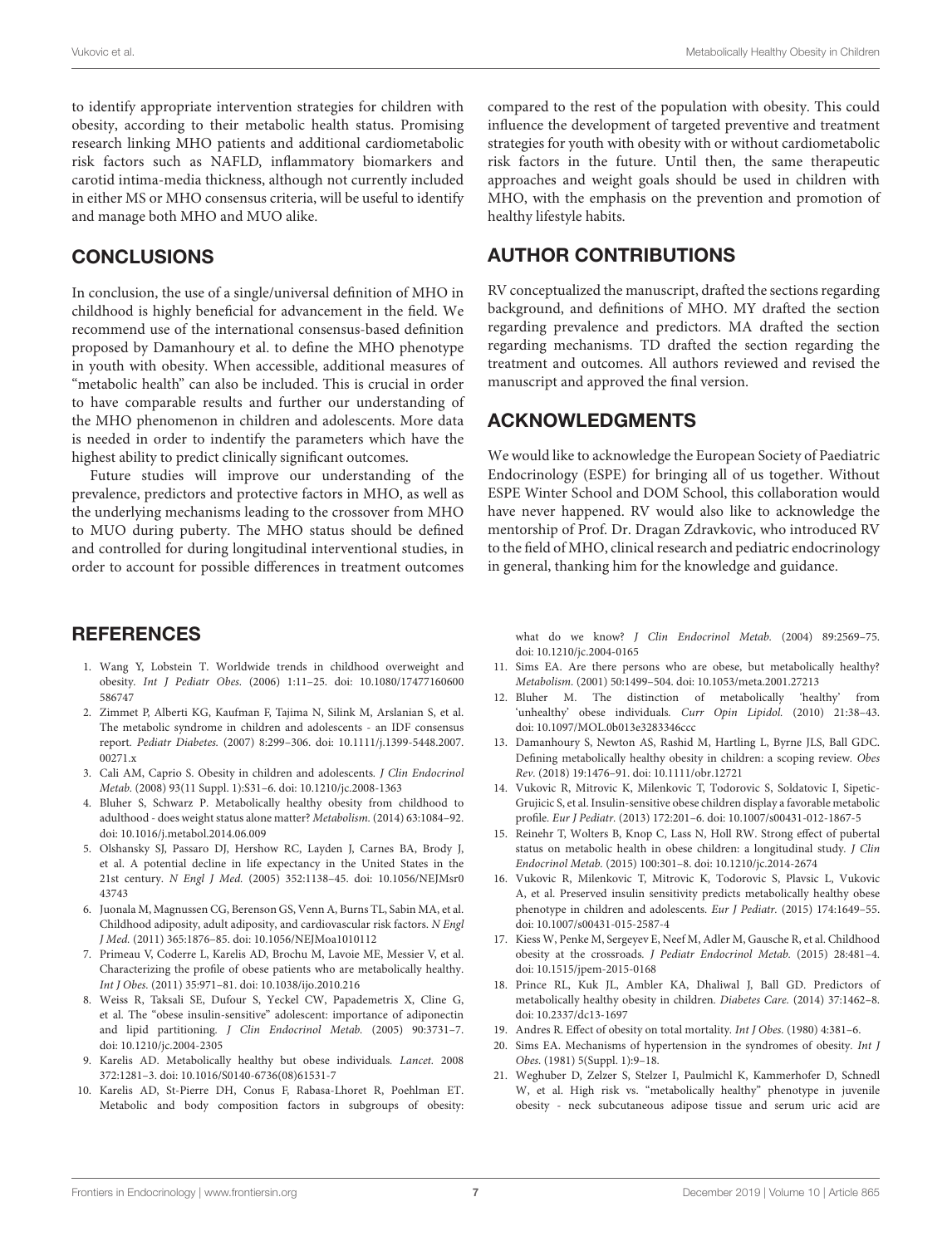clinically relevant. Exp Clin Endocrinol Diabetes. (2013) 121:384–90. doi: [10.1055/s-0033-1341440](https://doi.org/10.1055/s-0033-1341440)

- <span id="page-7-7"></span>22. Senechal M, Wicklow B, Wittmeier K, Hay J, MacIntosh AC, Eskicioglu P, et al. Cardiorespiratory fitness and adiposity in metabolically healthy overweight and obese youth. Pediatrics. (2013) 132:e85–92. doi: [10.1542/peds.2013-0296](https://doi.org/10.1542/peds.2013-0296)
- <span id="page-7-21"></span>23. Mangge H, Zelzer S, Puerstner P, Schnedl WJ, Reeves G, Postolache TT, et al. Uric acid best predicts metabolically unhealthy obesity with increased cardiovascular risk in youth and adults. Obesity. (2013) 21:E71–7. doi: [10.1002/oby.20061](https://doi.org/10.1002/oby.20061)
- <span id="page-7-0"></span>24. Camhi SM, Waring ME, Sisson SB, Hayman LL, Must A. Physical activity and screen time in metabolically healthy obese phenotypes in adolescents and adults. J Obes. (2013) 2013:984613. doi: [10.1155/2013/984613](https://doi.org/10.1155/2013/984613)
- <span id="page-7-1"></span>25. Aldhoon-Hainerova I, Hainer V, Zamrazilova H. Impact of dietary intake, lifestyle and biochemical factors on metabolic health in obese adolescents. Nutr Metab Cardiovasc Dis. (2017) 27:703–10. doi: [10.1016/j.numecd.2017.05.002](https://doi.org/10.1016/j.numecd.2017.05.002)
- <span id="page-7-23"></span>26. Aldhoon-Hainerova I, Zamrazilova H, Hill M, Hainer V. Insulin sensitivity and its relation to hormones in adolescent boys and girls. Metabolism. (2017) 67:90–8. doi: [10.1016/j.metabol.2016.10.005](https://doi.org/10.1016/j.metabol.2016.10.005)
- <span id="page-7-2"></span>27. Cadenas-Sanchez C, Ruiz JR, Labayen I, Huybrechts I, Manios Y, Gonzalez-Gross M, et al. Prevalence of metabolically healthy but overweight/obese phenotype and its association with sedentary time, physical activity, and fitness. J Adolesc Health. (2017) 61:107–14. doi: [10.1016/j.jadohealth.2017.01.018](https://doi.org/10.1016/j.jadohealth.2017.01.018)
- <span id="page-7-3"></span>28. Heinzle S, Ball GD, Kuk JL. Variations in the prevalence and predictors of prevalent metabolically healthy obesity in adolescents. Pediatr Obes. (2016) 11:425–33. doi: [10.1111/ijpo.12083](https://doi.org/10.1111/ijpo.12083)
- <span id="page-7-4"></span>29. Camhi SM, Whitney Evans E, Hayman LL, Lichtenstein AH, Must A. Healthy eating index and metabolically healthy obesity in U.S. adolescents and adults. Prev Med. (2015) 77:23–7. doi: [10.1016/j.ypmed.2015.04.023](https://doi.org/10.1016/j.ypmed.2015.04.023)
- <span id="page-7-5"></span>30. Li S, Chen W, Srinivasan SR, Xu J, Berenson GS. Relation of childhood obesity/cardiometabolic phenotypes to adult cardiometabolic profile: the Bogalusa Heart Study. Am J Epidemiol. (2012) 176(Suppl. 7):S142–9. doi: [10.1093/aje/kws236](https://doi.org/10.1093/aje/kws236)
- <span id="page-7-6"></span>31. Bervoets L, Massa G. Classification and clinical characterization of metabolically "healthy" obese children and adolescents. J Pediatr Endocrinol Metab. (2016) 29:553–60. doi: [10.1515/jpem-2015-0395](https://doi.org/10.1515/jpem-2015-0395)
- <span id="page-7-8"></span>32. D'Adamo E, Cali AM, Weiss R, Santoro N, Pierpont B, Northrup V, et al. Central role of fatty liver in the pathogenesis of insulin resistance in obese adolescents. Diabetes Care. (2010) 33:1817–22. doi: [10.2337/dc10-0284](https://doi.org/10.2337/dc10-0284)
- 33. Marini MA, Succurro E, Frontoni S, Hribal ML, Andreozzi F, Lauro R, et al. Metabolically healthy but obese women have an intermediate cardiovascular risk profile between healthy nonobese women and obese insulin-resistant women. Diabetes Care. (2007) 30:2145–7. doi: [10.2337/dc07-0419](https://doi.org/10.2337/dc07-0419)
- 34. Karelis AD, Faraj M, Bastard JP, St-Pierre DH, Brochu M, Prud'homme D, et al. The metabolically healthy but obese individual presents a favorable inflammation profile. J Clin Endocrinol Metab. (2005) 90:4145–50. doi: [10.1210/jc.2005-0482](https://doi.org/10.1210/jc.2005-0482)
- 35. Shin MJ, Hyun YJ, Kim OY, Kim JY, Jang Y, Lee JH. Weight loss effect on inflammation and LDL oxidation in metabolically healthy but obese (MHO) individuals: low inflammation and LDL oxidation in MHO women. Int J Obes. (2006) 30:1529–34. doi: [10.1038/sj.ijo.0803304](https://doi.org/10.1038/sj.ijo.0803304)
- <span id="page-7-9"></span>36. Stefan N, Kantartzis K, Machann J, Schick F, Thamer C, Rittig K, et al. Identification and characterization of metabolically benign obesity in humans. Arch Intern Med. (2008) 168:1609–16. doi: [10.1001/archinte.168.15.1609](https://doi.org/10.1001/archinte.168.15.1609)
- <span id="page-7-10"></span>37. World Health Organization. Obesity and Overweight. (2017). Available online at:<http://www.who.int/mediacentre/factsheets/fs311/en/> (accessed June 2019).
- <span id="page-7-11"></span>38. Chen F, Liu J, Yan Y, Mi J, China Child and Adolescent Cardiovascular Health (CCACH) Study Group. Adolescent cardiovascular health study group. abnormal metabolic phenotypes among urban chinese children: epidemiology and the impact of DXA-measured body composition. Obesity. (2019) 27:837–44. doi: [10.1002/oby.22426](https://doi.org/10.1002/oby.22426)
- 39. Heshmat R, Hemati Z, Payab M, Hamzeh SS, Motlagh ME, Shafiee G, et al. Prevalence of different metabolic phenotypes of obesity in Iranian children

and adolescents: the CASPIAN V study. J Diabetes Metab Disord. (2018) 17:211–21. doi: [10.1007/s40200-018-0363-5](https://doi.org/10.1007/s40200-018-0363-5)

- <span id="page-7-24"></span>40. Fu J, Li Y, Esangbedo IC, Li G, Feng D, Li L, et al. Circulating osteonectin and adipokine profiles in relation to metabolically healthy obesity in Chinese children: findings from BCAMS. J Am Heart Assoc. (2018) 7:e009169. doi: [10.1161/JAHA.118.009169](https://doi.org/10.1161/JAHA.118.009169)
- <span id="page-7-13"></span>41. Nasreddine L, Tamim H, Mailhac A, AlBuhairan FS. Prevalence and predictors of metabolically healthy obesity in adolescents: findings from the national "Jeeluna" study in Saudi-Arabia. BMC Pediatr. (2018) 18:281. doi: [10.1186/s12887-018-1247-z](https://doi.org/10.1186/s12887-018-1247-z)
- <span id="page-7-14"></span>42. Rocha E, Vogel M, Stanik J, Pietzner D, Willenberg A, Korner A, et al. Serum uric acid levels as an indicator for metabolically unhealthy obesity in children and adolescents. Horm Res Paediatr. (2018) 90:19–27. doi: [10.1159/000490113](https://doi.org/10.1159/000490113)
- 43. Farello G, Antenucci A, Stagi S, Mazzocchetti C, Ciocca F, Verrotti A. Metabolically healthy and metabolically unhealthy obese children both have increased carotid intima-media thickness: a case control study. BMC Cardiovasc Disord. [\(2018\) 18:140. doi: 10.1186/s12872-01](https://doi.org/10.1186/s12872-018-0874-5) 8-0874-5
- <span id="page-7-19"></span>44. Margolis-Gil M, Yackobovitz-Gavan M, Phillip M, Shalitin S. Which predictors differentiate between obese children and adolescents with cardiometabolic complications and those with metabolically healthy obesity? Pediatr Diabetes. (2018) 19:1147–55. doi: [10.1111/pedi.12694](https://doi.org/10.1111/pedi.12694)
- 45. de Winter M, Rioux BV, Boudreau JG, Bouchard DR, Senechal M. Physical activity and sedentary patterns among metabolically healthy individuals living with obesity. J Diabetes Res. (2018) 2018:7496768. doi: [10.1155/2018/7496768](https://doi.org/10.1155/2018/7496768)
- <span id="page-7-22"></span>46. Lim HH. Sleep duration independently influences metabolic body size phenotype in children and adolescents: a population-based study. Sleep Med. (2018) 42:47–52. doi: [10.1016/j.sleep.2017.10.015](https://doi.org/10.1016/j.sleep.2017.10.015)
- 47. Gonzalez-Gil EM, Cadenas-Sanchez C, Santabarbara J, Bueno-Lozano G, Iglesia I, Gonzalez-Gross M, et al. Inflammation in metabolically healthy and metabolically abnormal adolescents: the HELENA study. Nutr Metab Cardiovasc Dis. (2018) 28:77–83. doi: [10.1016/j.numecd.2017.10.004](https://doi.org/10.1016/j.numecd.2017.10.004)
- <span id="page-7-15"></span>48. Khokhar A, Chin V, Perez-Colon S, Farook T, Bansal S, Kochummen E, et al. Differences between metabolically healthy vs unhealthy obese children and adolescents. J Natl Med Assoc. (2017) 109:203–10. doi: [10.1016/j.jnma.2017.02.008](https://doi.org/10.1016/j.jnma.2017.02.008)
- <span id="page-7-16"></span>49. Yoon DY, Lee YA, Lee J, Kim JH, Shin CH, Yang SW. Prevalence and clinical characteristics of metabolically healthy obesity in Korean children and adolescents: data from the Korea National Health and Nutrition Examination Survey. J Korean Med Sci. (2017) 32:1840–7. doi: [10.3346/jkms.2017.32.11.1840](https://doi.org/10.3346/jkms.2017.32.11.1840)
- <span id="page-7-20"></span>50. Elmaogullari S, Demirel F, Hatipoglu N. Risk factors that affect metabolic health status in obese children. J Pediatr Endocrinol Metab. (2017) 30:49–55. doi: [10.1515/jpem-2016-0128](https://doi.org/10.1515/jpem-2016-0128)
- <span id="page-7-17"></span>51. Li L, Yin J, Cheng H, Wang Y, Gao S, Li M, et al. Identification of genetic and environmental factors predicting metabolically healthy obesity in children: data from the BCAMS study. J Clin Endocrinol Metab. (2016) 101:1816–25. doi: [10.1210/jc.2015-3760](https://doi.org/10.1210/jc.2015-3760)
- 52. Dalla Valle M, Laatikainen T, Kalliokoski T, Nykanen P, Jaaskelainen J. Childhood obesity in specialist care–searching for a healthy obese child. Ann Med. (2015) 47:639–54. doi: [10.3109/07853890.2015.1083118](https://doi.org/10.3109/07853890.2015.1083118)
- 53. Messiah SE, Arheart KL, Luke B, Lipshultz SE, Miller TL. Relationship between body mass index and metabolic syndrome risk factors among US 8- to 14-year-olds, 1999 to 2002. J Pediatr. (2008) 153:215–21. doi: [10.1016/j.jpeds.2008.03.002](https://doi.org/10.1016/j.jpeds.2008.03.002)
- 54. Lambert M, Delvin EE, Levy E, O'Loughlin J, Paradis G, Barnett T, et al. Prevalence of cardiometabolic risk factors by weight status in a populationbased sample of Quebec children and adolescents. Can J Cardiol. (2008) 24:575–83. doi: [10.1016/S0828-282X\(08\)70639-1](https://doi.org/10.1016/S0828-282X(08)70639-1)
- <span id="page-7-18"></span>55. Guerrero-Romero F, Aradillas-Garcia C, Simental-Mendia LE, Torres-Rodriguez ML, Mendoza Ede L, Rosales-Cervantes J, et al. Biochemical characteristics and risk factors for insulin resistance at different levels of obesity. Pediatrics. (2013) 131:e1211–7. doi: [10.1542/peds.2012-1421](https://doi.org/10.1542/peds.2012-1421)
- <span id="page-7-12"></span>56. Ding WQ, Yan YK, Zhang MX, Cheng H, Zhao XY, Hou DQ, et al. Hypertension outcomes in metabolically unhealthy normal-weight and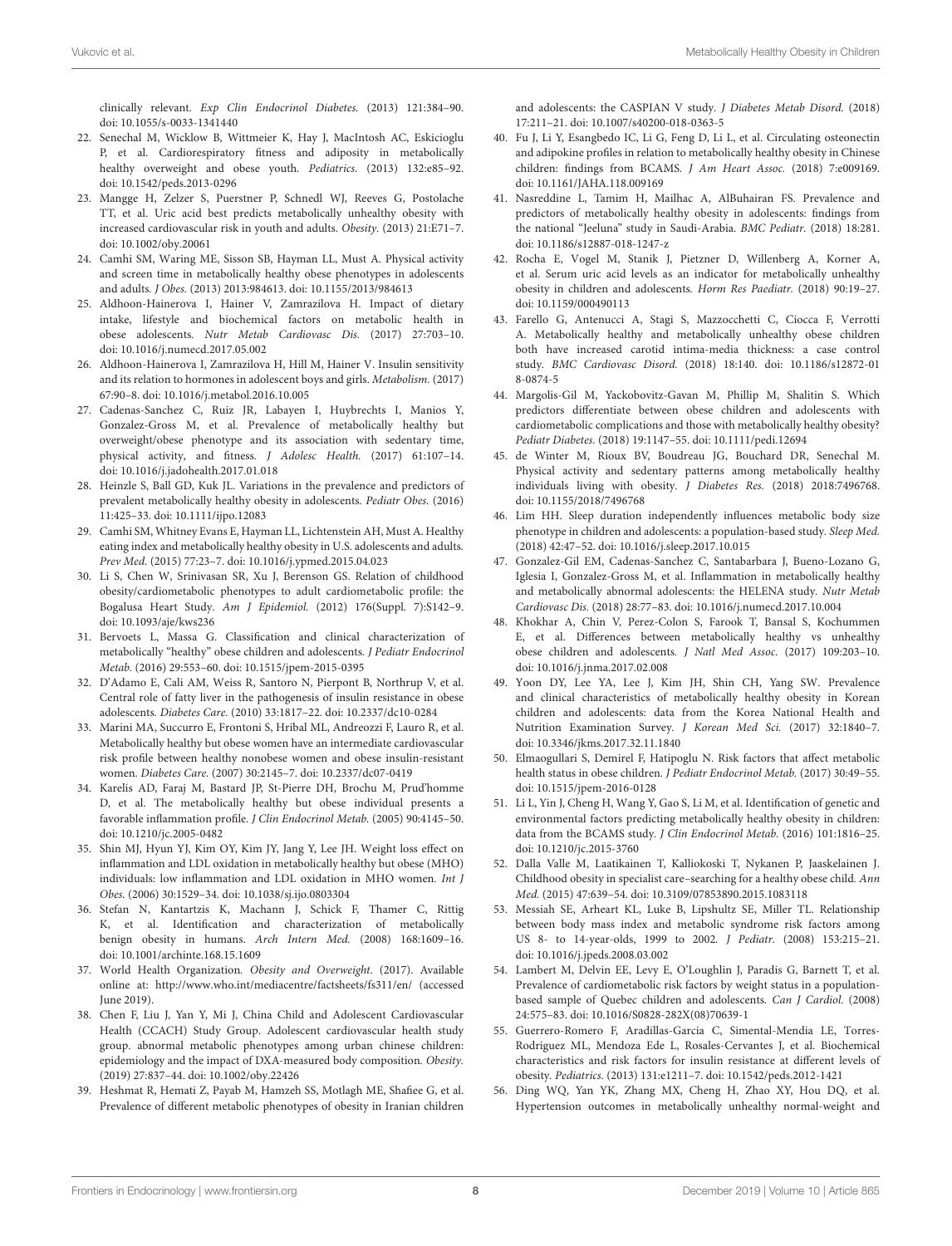metabolically healthy obese children and adolescents. J Hum Hypertens. (2015) 29:548–54. doi: [10.1038/jhh.2014.124](https://doi.org/10.1038/jhh.2014.124)

- <span id="page-8-0"></span>57. Rolland-Cachera MF, Deheeger M, Bellisle F, Sempe M, Guilloud-Bataille M, Patois E. Adiposity rebound in children: a simple indicator for predicting obesity. Am J Clin Nutr. [\(1984\) 39:129–35. doi: 10.1093/ajcn/](https://doi.org/10.1093/ajcn/39.1.129) 39.1.129
- <span id="page-8-1"></span>58. Nedelec R, Jokelainen J, Miettunen J, Ruokonen A, Herzig KH, Mannikko M, et al. Early determinants of metabolically healthy obesity in young adults: study of the Northern Finland Birth Cohort 1966. Int J Obes. (2018) 42:1704–14. doi: [10.1038/s41366-018-0115-0](https://doi.org/10.1038/s41366-018-0115-0)
- <span id="page-8-2"></span>59. Amiel SA, Sherwin RS, Simonson DC, Lauritano AA, Tamborlane WV. Impaired insulin action in puberty. A contributing factor to poor glycemic control in adolescents with diabetes. N Engl J Med. (1986) 315:215–9. doi: [10.1056/NEJM198607243150402](https://doi.org/10.1056/NEJM198607243150402)
- <span id="page-8-3"></span>60. Roberge JB, Van Hulst A, Barnett TA, Drapeau V, Benedetti A, Tremblay A, et al. Lifestyle habits, dietary factors, and the metabolically unhealthy obese phenotype in youth. J Pediatr. (2019) 204:46–52.e1. doi: [10.1016/j.jpeds.2018.08.063](https://doi.org/10.1016/j.jpeds.2018.08.063)
- <span id="page-8-4"></span>61. Kim JY, Tfayli H, Michaliszyn SF, Lee S, Arslanian S. Distinguishing characteristics of metabolically healthy versus metabolically unhealthy obese adolescent girls with polycystic ovary syndrome. Fertil Steril. [\(2016\) 105:1603–11. doi: 10.1016/j.fertnstert.2016.](https://doi.org/10.1016/j.fertnstert.2016.02.004) 02.004
- <span id="page-8-5"></span>62. Lee S, Arslanian S. Body composition and cardiorespiratory fitness between metabolically healthy versus metabolically unhealthy obese black and white adolescents. J Adolesc Health. (2019) 64:327–32. doi: [10.1016/j.jadohealth.2018.08.024](https://doi.org/10.1016/j.jadohealth.2018.08.024)
- <span id="page-8-6"></span>63. Chun S, Lee S, Son HJ, Noh HM, Oh HY, Jang HB, et al. Clinical characteristics and metabolic health status of obese Korean children and adolescents. Korean J Fam Med. (2015) 36:233–8. doi: [10.4082/kjfm.2015.36.5.233](https://doi.org/10.4082/kjfm.2015.36.5.233)
- <span id="page-8-7"></span>64. Thaiss CA, Levy M, Korem T, Dohnalova L, Shapiro H, Jaitin DA, et al. Microbiota diurnal rhythmicity programs host transcriptome oscillations. Cell. [\(2016\) 167:1495–510.e12. doi: 10.1016/j.cell.2016.](https://doi.org/10.1016/j.cell.2016.11.003) 11.003
- <span id="page-8-8"></span>65. Kelishadi R, Cook SR, Motlagh ME, Gouya MM, Ardalan G, Motaghian M, et al. Metabolically obese normal weight and phenotypically obese metabolically normal youths: the CASPIAN study. J Am Diet Assoc. (2008) 108:82–90. doi: [10.1016/j.jada.2007.10.013](https://doi.org/10.1016/j.jada.2007.10.013)
- <span id="page-8-9"></span>66. Kim SN, Kim J. Higher appendicular skeletal muscle mass protects metabolically healthy obese boys but not girls from cardiometabolic abnormality. Int J Environ Res Public Health. (2019) 16:652. doi: [10.3390/ijerph16040652](https://doi.org/10.3390/ijerph16040652)
- <span id="page-8-10"></span>67. Suarez-Ortegon MF, Echeverri I, Prats-Puig A, Bassols J, Carreras-Badosa G, Lopez-Bermejo A, et al. Iron status and metabolically unhealthy obesity in prepubertal children. Obesity. [\(2019\) 27:636–44. doi: 10.1002/oby.](https://doi.org/10.1002/oby.22425) 22425
- <span id="page-8-11"></span>68. Levy-Marchal C, Arslanian S, Cutfield W, Sinaiko A, Druet C, Marcovecchio ML, et al. Insulin resistance in children: consensus, perspective, and future directions. J Clin Endocrinol Metab. (2010) 95:5189–98. doi: [10.1210/jc.2010-1047](https://doi.org/10.1210/jc.2010-1047)
- <span id="page-8-12"></span>69. Ten S, Maclaren N. Insulin resistance syndrome in children. J Clin Endocrinol Metab. (2004) 89:2526–39. doi: [10.1210/jc.2004-0276](https://doi.org/10.1210/jc.2004-0276)
- <span id="page-8-13"></span>70. Edelstein SL, Knowler WC, Bain RP, Andres R, Barrett-Connor EL, Dowse GK, et al. Predictors of progression from impaired glucose tolerance to NIDDM: an analysis of six prospective studies. Diabetes. (1997) 46:701–10. doi: [10.2337/diab.46.4.701](https://doi.org/10.2337/diab.46.4.701)
- <span id="page-8-14"></span>71. Saad MF, Knowler WC, Pettitt DJ, Nelson RG, Mott DM, Bennett PH. The natural history of impaired glucose tolerance in the Pima Indians. N Engl J Med. [\(1988\) 319:1500–6. doi: 10.1056/NEJM198812083](https://doi.org/10.1056/NEJM198812083192302) 192302
- <span id="page-8-15"></span>72. Weiss R, Magge SN, Santoro N, Giannini C, Boston R, Holder T, et al. Glucose effectiveness in obese children: relation to degree of obesity and dysglycemia. Diabetes Care. (2015) 38:689–95. doi: [10.2337/dc14-2183](https://doi.org/10.2337/dc14-2183)
- <span id="page-8-16"></span>73. Elbein SC, Hasstedt SJ, Wegner K, Kahn SE. Heritability of pancreatic beta-cell function among nondiabetic members of Caucasian familial type 2 diabetic kindreds. J Clin Endocrinol Metab. (1999) 84:1398–403. doi: [10.1210/jc.84.4.1398](https://doi.org/10.1210/jc.84.4.1398)
- 74. Kahn SE. Clinical review 135: the importance of beta-cell failure in the development and progression of type 2 diabetes. J Clin Endocrinol Metab. (2001) 86:4047–58. doi: [10.1210/jcem.86.9.7713](https://doi.org/10.1210/jcem.86.9.7713)
- 75. Goran MI, Bergman RN, Avila Q, Watkins M, Ball GD, Shaibi GQ, et al. Impaired glucose tolerance and reduced beta-cell function in overweight Latino children with a positive family history for type 2 diabetes. J Clin Endocrinol Metab. [\(2004\) 89:207–12. doi: 10.1210/jc.2003-0](https://doi.org/10.1210/jc.2003-031402) 31402
- 76. Bergman RN, Ader M, Huecking K, Van Citters G. Accurate assessment of beta-cell function: the hyperbolic correction. Diabetes. (2002) 51(Suppl. 1):S212–20. doi: [10.2337/diabetes.51.2007.S212](https://doi.org/10.2337/diabetes.51.2007.S212)
- <span id="page-8-17"></span>77. Arslanian SA, Bacha F, Saad R, Gungor N. Family history of type 2 diabetes is associated with decreased insulin sensitivity and an impaired balance between insulin sensitivity and insulin secretion in white youth. Diabetes Care. (2005) 28:115–9. doi: [10.2337/diacare.28.1.115](https://doi.org/10.2337/diacare.28.1.115)
- <span id="page-8-18"></span>78. de Luca C, Olefsky JM. Inflammation and insulin resistance. FEBS Lett. (2008) 582:97–105. doi: [10.1016/j.febslet.2007.11.057](https://doi.org/10.1016/j.febslet.2007.11.057)
- 79. Hotamisligil GS. Inflammation and metabolic disorders. Nature. (2006) 444:860–7. doi: [10.1038/nature05485](https://doi.org/10.1038/nature05485)
- <span id="page-8-19"></span>80. Lumeng CN, Saltiel AR. Inflammatory links between obesity and metabolic disease. J Clin Invest. (2011) 121:2111–7. doi: [10.1172/JCI57132](https://doi.org/10.1172/JCI57132)
- <span id="page-8-20"></span>81. Reilly SM, Saltiel AR. Adapting to obesity with adipose tissue inflammation. Nat Rev Endocrinol. (2017) 13:633–43. doi: [10.1038/nrendo.2017.90](https://doi.org/10.1038/nrendo.2017.90)
- <span id="page-8-21"></span>82. Kershaw EE, Flier JS. Adipose tissue as an endocrine organ. J Clin Endocrinol Metab. (2004) 89:2548–56. doi: [10.1210/jc.2004-0395](https://doi.org/10.1210/jc.2004-0395)
- <span id="page-8-22"></span>83. Gustafson B, Hammarstedt A, Andersson CX, Smith U. Inflamed adipose tissue: a culprit underlying the metabolic syndrome and atherosclerosis. Arterioscler Thromb Vasc Biol. (2007) 27:2276–83. doi: [10.1161/ATVBAHA.107.147835](https://doi.org/10.1161/ATVBAHA.107.147835)
- <span id="page-8-23"></span>84. Li P, Liu S, Lu M, Bandyopadhyay G, Oh D, Imamura T, et al. Hematopoieticderived galectin-3 causes cellular and systemic insulin resistance. Cell. (2016) 167:973–84.e12. doi: [10.1016/j.cell.2016.10.025](https://doi.org/10.1016/j.cell.2016.10.025)
- <span id="page-8-24"></span>85. Li P, Oh DY, Bandyopadhyay G, Lagakos WS, Talukdar S, Osborn O, et al. LTB4 promotes insulin resistance in obese mice by acting on macrophages, hepatocytes and myocytes. Nat Med. (2015) 21:239–47. doi: [10.1038/nm.3800](https://doi.org/10.1038/nm.3800)
- <span id="page-8-25"></span>86. Lu YC, Yeh WC, Ohashi PS. LPS/TLR4 signal transduction pathway. Cytokine. (2008) 42:145–51. doi: [10.1016/j.cyto.2008.01.006](https://doi.org/10.1016/j.cyto.2008.01.006)
- <span id="page-8-26"></span>87. McLaughlin T, Liu LF, Lamendola C, Shen L, Morton J, Rivas H, et al. Tcell profile in adipose tissue is associated with insulin resistance and systemic inflammation in humans. Arterioscler Thromb Vasc Biol. (2014) 34:2637–43. doi: [10.1161/ATVBAHA.114.304636](https://doi.org/10.1161/ATVBAHA.114.304636)
- 88. Nishimura S, Manabe I, Nagasaki M, Eto K, Yamashita H, Ohsugi M, et al. CD8+ effector T cells contribute to macrophage recruitment and adipose tissue inflammation in obesity. Nat Med. (2009) 15:914–20. doi: [10.1038/nm.1964](https://doi.org/10.1038/nm.1964)
- <span id="page-8-27"></span>89. Yang H, Youm YH, Vandanmagsar B, Ravussin A, Gimble JM, Greenway F, et al. Obesity increases the production of proinflammatory mediators from adipose tissue T cells and compromises TCR repertoire diversity: implications for systemic inflammation and insulin resistance. J Immunol. (2010) 185:1836–45. doi: [10.4049/jimmunol.1000021](https://doi.org/10.4049/jimmunol.1000021)
- <span id="page-8-28"></span>90. Stefan N, Schick F, Haring HU. Causes, characteristics, and consequences of metabolically unhealthy normal weight in humans. Cell Metab. (2017) 26:292–300. doi: [10.1016/j.cmet.2017.07.008](https://doi.org/10.1016/j.cmet.2017.07.008)
- <span id="page-8-29"></span>91. Karpe F, Pinnick KE. Biology of upper-body and lower-body adipose tissue– link to whole-body phenotypes. Nat Rev Endocrinol. (2015) 11:90–100. doi: [10.1038/nrendo.2014.185](https://doi.org/10.1038/nrendo.2014.185)
- <span id="page-8-30"></span>92. van der Zijl NJ, Goossens GH, Moors CC, van Raalte DH, Muskiet MH, Pouwels PJ, et al. Ectopic fat storage in the pancreas, liver, and abdominal fat depots: impact on β-cell function in individuals with impaired glucose metabolism. J Clin Endocrinol Metab. (2011) 96:459–67. doi: [10.1210/jc.2010-1722](https://doi.org/10.1210/jc.2010-1722)
- 93. Kotronen A, Seppälä-Lindroos A, Bergholm R, Yki-Järvinen H. Tissue specificity of insulin resistance in humans: fat in the liver rather than muscle is associated with features of the metabolic syndrome. Diabetologia. (2008) 51:130–8. doi: [10.1007/s00125-007-0867-x](https://doi.org/10.1007/s00125-007-0867-x)
- <span id="page-8-31"></span>94. Stefan N, Häring HU, Hu FB, Schulze MB. Metabolically healthy obesity: epidemiology, mechanisms, and clinical implications. Lancet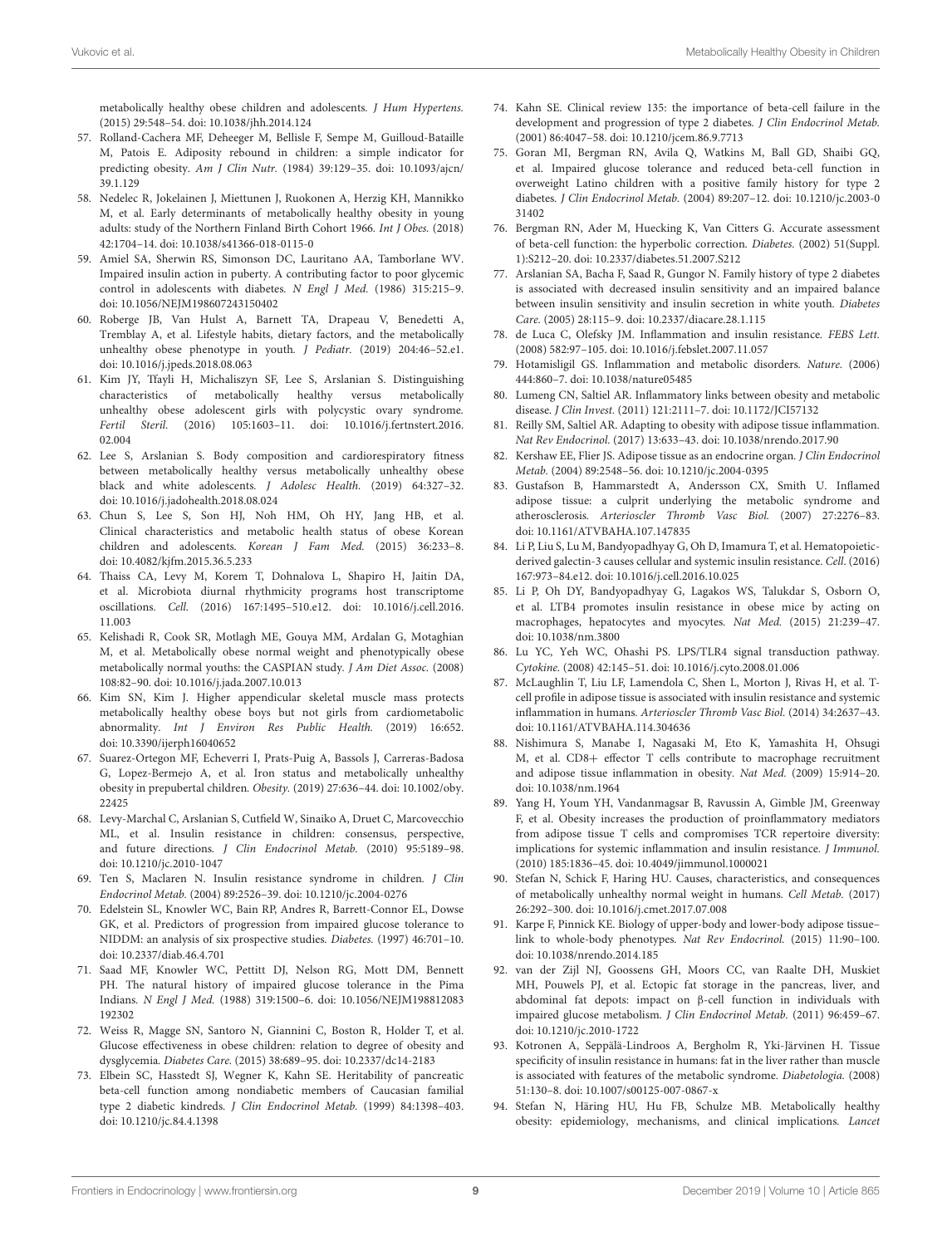Diabetes Endocrinol. [\(2013\) 1:152–62. doi: 10.1016/S2213-8587\(13\)](https://doi.org/10.1016/S2213-8587(13)70062-7) 70062-7

- 95. Stefan N, Häring HU, Cusi K. Non-alcoholic fatty liver disease: causes, diagnosis, cardiometabolic consequences, and treatment strategies. Lancet Diabetes Endocrinol. (2019) 7:313–24. doi: [10.1016/S2213-8587\(18\)30154-2](https://doi.org/10.1016/S2213-8587(18)30154-2)
- <span id="page-9-0"></span>96. Targher G, Lonardo A, Byrne CD. Nonalcoholic fatty liver disease and chronic vascular complications of diabetes mellitus. Nat Rev Endocrinol. (2018) 14:99–114. doi: [10.1038/nrendo.2017.173](https://doi.org/10.1038/nrendo.2017.173)
- <span id="page-9-1"></span>97. Zhang M, Hu T, Zhang S, Zhou L. Associations of different adipose tissue depots with insulin resistance: a systematic review and meta-analysis of observational studies. Sci Rep. (2015) 5:18495. doi: [10.1038/srep18495](https://doi.org/10.1038/srep18495)
- 98. Chen P, Hou X, Hu G, Wei L, Jiao L, Wang H, et al. Abdominal subcutaneous adipose tissue: a favorable adipose depot for diabetes? Cardiovasc Diabetol. (2018) 17:93. doi: [10.1186/s12933-018-0734-8](https://doi.org/10.1186/s12933-018-0734-8)
- <span id="page-9-2"></span>99. Fabbrini E, Magkos F, Mohammed BS, Pietka T, Abumrad NA, Patterson BW, et al. Intrahepatic fat, not visceral fat, is linked with metabolic complications of obesity. Proc Natl Acad Sci USA. (2009) 106:15430–5. doi: [10.1073/pnas.0904944106](https://doi.org/10.1073/pnas.0904944106)
- <span id="page-9-3"></span>100. Kim JY, van de Wall E, Laplante M, Azzara A, Trujillo ME, Hofmann SM, et al. Obesity-associated improvements in metabolic profile through expansion of adipose tissue. J Clin Invest. (2007) 117:2621–37. doi: [10.1172/JCI31021](https://doi.org/10.1172/JCI31021)
- <span id="page-9-4"></span>101. Kondo H, Shimomura I, Matsukawa Y, Kumada M, Takahashi M, Matsuda M, et al. Association of adiponectin mutation with type 2 diabetes: a candidate gene for the insulin resistance syndrome. Diabetes. (2002) 51:2325–8. doi: [10.2337/diabetes.51.7.2325](https://doi.org/10.2337/diabetes.51.7.2325)
- <span id="page-9-5"></span>102. Kadowaki T, Yamauchi T. Adiponectin and adiponectin receptors. Endocr Rev. (2005) 26:439–51. doi: [10.1210/er.2005-0005](https://doi.org/10.1210/er.2005-0005)
- 103. You T, Nicklas BJ. Effects of exercise on adipokines and the metabolic syndrome. Curr Diab Rep. (2008) 8:7–11. doi: [10.1007/s11892-008-0003-4](https://doi.org/10.1007/s11892-008-0003-4)
- <span id="page-9-6"></span>104. Klünder-Klünder M, Flores-Huerta S, García-Macedo R, Peralta-Romero J, Cruz M. Adiponectin in eutrophic and obese children as a biomarker to predict metabolic syndrome and each of its components. BMC Public Health. (2013) 13:88. doi: [10.1186/1471-2458-13-88](https://doi.org/10.1186/1471-2458-13-88)
- <span id="page-9-7"></span>105. Rabe K, Lehrke M, Parhofer KG, Broedl UC. Adipokines and insulin resistance. Mol Med. (2008) 14:741–51. doi: [10.2119/2008-00058.Rabe](https://doi.org/10.2119/2008-00058.Rabe)
- <span id="page-9-8"></span>106. Buyukinan M, Atar M, Can U, Pirgon O, Guzelant A, Deniz I. The association between serum vaspin and omentin-1 levels in obese children with metabolic syndrome. Metab Syndr Relat Disord. (2018) 16:76–81. doi: [10.1089/met.2017.0133](https://doi.org/10.1089/met.2017.0133)
- <span id="page-9-9"></span>107. Longo M, Zatterale F, Naderi J, Parrillo L, Formisano P, Raciti GA, et al. Adipose tissue dysfunction as determinant of obesity-associated metabolic complications. Int J Mol Sci. (2019) 20:E2358. doi: [10.3390/ijms20092358](https://doi.org/10.3390/ijms20092358)
- <span id="page-9-10"></span>108. Rutkowski JM, Stern JH, Scherer PE. The cell biology of fat expansion. J Cell Biol. (2015) 208:501–12. doi: [10.1083/jcb.201409063](https://doi.org/10.1083/jcb.201409063)
- <span id="page-9-11"></span>109. Lefterova MI, Haakonsson AK, Lazar MA, Mandrup S. PPARγ and the global map of adipogenesis and beyond. Trends Endocrinol Metab. (2014) 25:293–302. doi: [10.1016/j.tem.2014.04.001](https://doi.org/10.1016/j.tem.2014.04.001)
- <span id="page-9-12"></span>110. Odegaard JI, Ricardo-Gonzalez RR, Red Eagle A, Vats D, Morel CR, Goforth MH, et al. Alternative M2 activation of Kupffer cells by PPARdelta ameliorates obesity-induced insulin resistance. Cell Metab. (2008) 7:496–507. doi: [10.1016/j.cmet.2008.04.003](https://doi.org/10.1016/j.cmet.2008.04.003)
- <span id="page-9-13"></span>111. Roberts R, Hodson L, Dennis AL, Neville MJ, Humphreys SM, Harnden KE, et al. Markers of de novo lipogenesis in adipose tissue: associations with small adipocytes and insulin sensitivity in humans. Diabetologia. (2009) 52:882–90. doi: [10.1007/s00125-009-1300-4](https://doi.org/10.1007/s00125-009-1300-4)
- <span id="page-9-14"></span>112. Nguyen P, Leray V, Diez M, Serisier S, Le Bloc'h J, Siliart B, et al. Liver lipid metabolism. J Anim Physiol Anim Nutr. (2008) 92:272–83. doi: [10.1111/j.1439-0396.2007.00752.x](https://doi.org/10.1111/j.1439-0396.2007.00752.x)
- <span id="page-9-15"></span>113. Dongiovanni P, Stender S, Pietrelli A, Mancina RM, Cespiati A, Petta S, et al. Causal relationship of hepatic fat with liver damage and insulin resistance in nonalcoholic fatty liver. J Intern Med. (2018) 283:356–70. doi: [10.1111/joim.12719](https://doi.org/10.1111/joim.12719)
- <span id="page-9-16"></span>114. Nobili V, Alisi A, Valenti L, Miele L, Feldstein AE, Alkhouri N. NAFLD in children: new genes, new diagnostic modalities and new drugs. Nat Rev Gastroenterol Hepatol. (2019) 16:517–30. doi: [10.1038/s41575-019-0169-z](https://doi.org/10.1038/s41575-019-0169-z)
- <span id="page-9-17"></span>115. Stefan N, Häring HU. The role of hepatokines in metabolism. Nat Rev Endocrinol. (2013) 9:144–52. doi: [10.1038/nrendo.2012.258](https://doi.org/10.1038/nrendo.2012.258)
- <span id="page-9-18"></span>116. Watt MJ, Miotto PM, De Nardo W, Montgomery MK. The liver as an endocrine organ-linking NAFLD and insulin resistance. Endocr Rev. (2019) 40:1367–93. doi: [10.1210/er.2019-00034](https://doi.org/10.1210/er.2019-00034)
- <span id="page-9-19"></span>117. Galbo T, Shulman GI. Lipid-induced hepatic insulin resistance. Aging. (2013) 5:582–3. doi: [10.18632/aging.100585](https://doi.org/10.18632/aging.100585)
- <span id="page-9-20"></span>118. Higgins V, Adeli K. Pediatric metabolic syndrome: pathophysiology and laboratory assessment. EJIFCC. (2017) 28:25–42.
- 119. Petersen MC, Shulman GI. Roles of diacylglycerols and ceramides in hepatic insulin resistance. Trends Pharmacol Sci. (2017) 38:649–65. doi: [10.1016/j.tips.2017.04.004](https://doi.org/10.1016/j.tips.2017.04.004)
- 120. Targher G, Byrne CD, Lonardo A, Zoppini G, Barbui C. Non-alcoholic fatty liver disease and risk of incident cardiovascular disease: a meta-analysis. J Hepatol. (2016) 65:589–600. doi: [10.1016/j.jhep.2016.05.013](https://doi.org/10.1016/j.jhep.2016.05.013)
- <span id="page-9-21"></span>121. European Association for the Study of the Liver (EASL), European Association for the Study of Diabetes (EASD), European Association for the Study of Obesity (EASO). EASL-EASD-EASO Clinical Practice Guidelines for the management of non-alcoholic fatty liver disease. J Hepatol. (2016) 64:1388–402. doi: [10.1016/j.jhep.2015.11.004](https://doi.org/10.1016/j.jhep.2015.11.004)
- <span id="page-9-22"></span>122. Turcot V, Lu Y, Highland HM, Schurmann C, Justice AE, Fine RS, et al. Protein-altering variants associated with body mass index implicate pathways that control energy intake and expenditure in obesity. Nat Genet. (2018) 50:26–41. doi: [10.1038/s41588-018-0082-3](https://doi.org/10.1038/s41588-018-0082-3)
- <span id="page-9-23"></span>123. Locke AE, Kahali B, Berndt SI, Justice AE, Pers TH, Day FR, et al. Genetic studies of body mass index yield new insights for obesity biology. Nature. (2015) 518:197–206. doi: [10.1038/nature14177](https://doi.org/10.1038/nature14177)
- <span id="page-9-24"></span>124. Sung YJ, Pérusse L, Sarzynski MA, Fornage M, Sidney S, Sternfeld B, et al. Genome-wide association studies suggest sex-specific loci associated with abdominal and visceral fat. Int J Obes. (2016) 40:662–74. doi: [10.1038/ijo.2015.217](https://doi.org/10.1038/ijo.2015.217)
- <span id="page-9-25"></span>125. Kilpeläinen TO, Carli JF, Skowronski AA, Sun Q, Kriebel J, Feitosa MF, et al. Genome-wide meta-analysis uncovers novel loci influencing circulating leptin levels. Nat Commun. (2016) 7:10494. doi: [10.1038/ncomms10494](https://doi.org/10.1038/ncomms10494)
- <span id="page-9-26"></span>126. Kilpeläinen TO, Zillikens MC, Stančákova A, Finucane FM, Ried JS, Langenberg C, et al. Genetic variation near IRS1 associates with reduced adiposity and an impaired metabolic profile. Nat Genet. (2011) 43:753–60. doi: [10.1038/ng.866](https://doi.org/10.1038/ng.866)
- 127. Lu Y, Day FR, Gustafsson S, Buchkovich ML, Na J, Bataille V, et al. New loci for body fat percentage reveal link between adiposity and cardiometabolic disease risk. Nat Commun. [\(2016\) 7:10495. doi: 10.1038/ncomms](https://doi.org/10.1038/ncomms10495) 10495
- <span id="page-9-27"></span>128. Loos RJF, Kilpeläinen TO. Genes that make you fat, but keep you healthy. J Intern Med. (2018) 284:450–63. doi: [10.1111/joim.12827](https://doi.org/10.1111/joim.12827)
- <span id="page-9-28"></span>129. Simmonds M, Llewellyn A, Owen CG, Woolacott N. Predicting adult obesity from childhood obesity: a systematic review and meta-analysis. Obes Rev. (2016) 17:95–107. doi: [10.1111/obr.12334](https://doi.org/10.1111/obr.12334)
- <span id="page-9-29"></span>130. Aguilar-Salinas CA, Garcia EG, Robles L, Riano D, Ruiz-Gomez DG, Garcia-Ulloa AC, et al. High adiponectin concentrations are associated with the metabolically healthy obese phenotype. J Clin Endocrinol Metab. (2008) 93:4075–9. doi: [10.1210/jc.2007-2724](https://doi.org/10.1210/jc.2007-2724)
- 131. Bouhours-Nouet N, Dufresne S, de Casson FB, Mathieu E, Douay O, Gatelais F, et al. High birth weight and early postnatal weight gain protect obese children and adolescents from truncal adiposity and insulin resistance: metabolically healthy but obese subjects? Diabetes Care. (2008) 31:1031–6. doi: [10.2337/dc07-1647](https://doi.org/10.2337/dc07-1647)
- 132. McLaughlin T, Deng A, Yee G, Lamendola C, Reaven G, Tsao PS, et al. Inflammation in subcutaneous adipose tissue: relationship to adipose cell size. Diabetologia. (2010) 53:369–77. doi: [10.1007/s00125-009-1496-3](https://doi.org/10.1007/s00125-009-1496-3)
- 133. Westerbacka J, Corner A, Kannisto K, Kolak M, Makkonen J, Korsheninnikova E, et al. Acute in vivo effects of insulin on gene expression in adipose tissue in insulin-resistant and insulin-sensitive subjects. Diabetologia. (2006) 49:132–40. doi: [10.1007/s00125-005-0075-5](https://doi.org/10.1007/s00125-005-0075-5)
- <span id="page-9-30"></span>134. Zhao M, Lopez-Bermejo A, Caserta CA, Medeiros CCM, Kollias A, Bassols J, et al. Metabolically healthy obesity and high carotid intimamedia thickness in children and adolescents: international childhood vascular structure evaluation consortium. Diabetes Care. (2019) 42:119–25. doi: [10.2337/dc18-1536](https://doi.org/10.2337/dc18-1536)
- <span id="page-9-31"></span>135. Selvakumar PKC, Kabbany MN, Lopez R, Alkhouri N. Prevalence and risk factors of nonalcoholic fatty liver disease in metabolically healthy